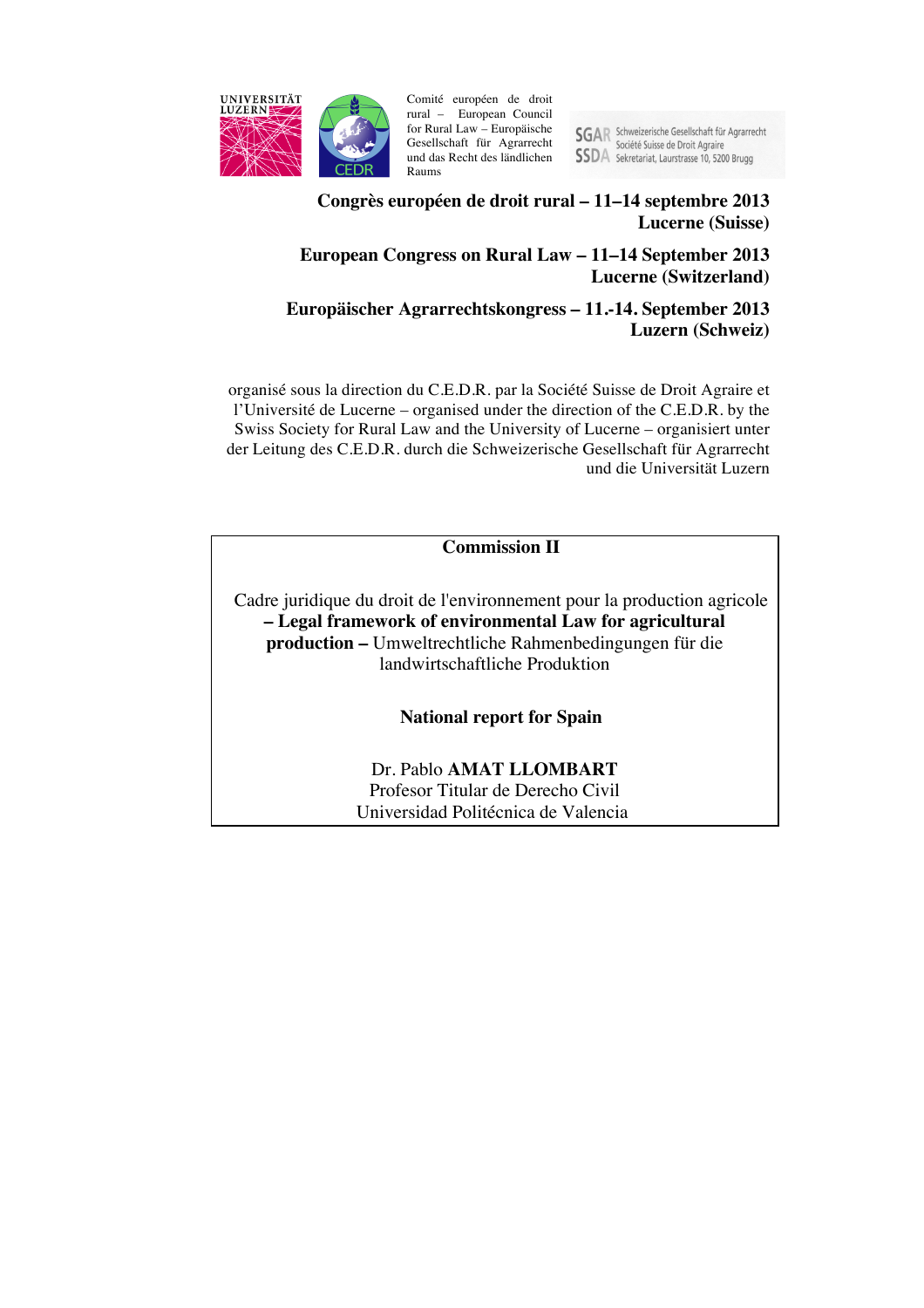# **PART I. THE NATIONAL LEGAL STRUCTURE**

#### **1. Integration of agricultural production in the constitutional framework**

Before the adoption of the Spanish Constitution of 1978 (SC), we must mention the Decree 118/1973, of 12 January, which approves the law on reform and development of agriculture (LRDA), grouping all the standards in force on agricultural structures under a single legal text. This law is still in force in Spain.

The law of 1973 put great emphasis on the need to use rural land in accordance with their nature and with subordination to the needs of the national community.

In fact, article 2 of the LRDA restricted the right of private ownership of rural properties on the basis of the implementation of its social function.

The social function of the property required to exploit the land with the most appropriate criteria and according to best agricultural destination. This should not harm profitability for the owner, but in any case the national interest.

It also required the transformation and improvement of the rural properties to achieve the most appropriate "exploitation of natural resources".

Moreover, the SC of 1978 recognizes freedom of enterprise in the framework of the market economy. The public authorities must ensure and protect the exercise of this right and defend the productivity of enterprises. The only limits that can moderate the free enterprise are the demands of the national economy and planning (art. 38).

The SC pays special attention to the modernization and development of the agriculture, livestock and fishing, as strategic economic sectors. In fact, Governments are obligated to take them into account in a particular way (art. 130).

It also recognizes the right to private property, but stating the social function to delimit its content, in accordance with the law (art. 33).

If we implement this legal theory to the agricultural sector, it means that the Spanish constitutional system protects the freedom of establishment of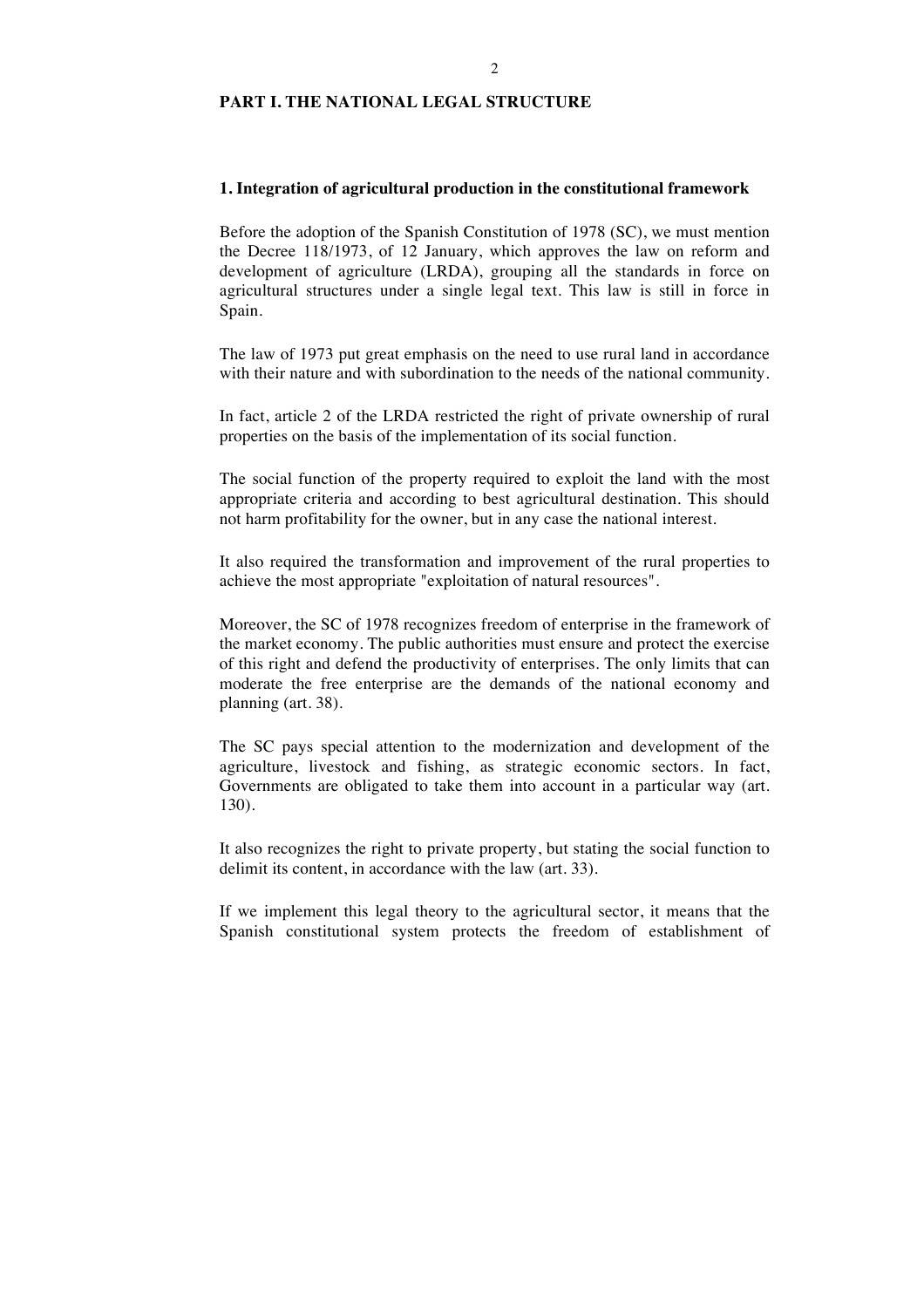productive agricultural holdings, protecting the private initiative, ownership and the benefit of their owners.

On the other hand, it introduces certain parameters of a public nature agricultural economic activity in order to guide or limit such activity. Thus the general management of the national economy can impose certain criteria of agricultural planning, and also the social function of the property can limit the exercise of agricultural activity, whenever there is a special law that this provided for it (for example the LRDA of 1973).

#### **2. The environment and the constitutional system**

Title I of the SC, relating to the "fundamental rights and duties", in its third chapter entitled "guiding principles of social and economic policy", incorporates for the first time in Spain article 45 on protection of the environment and natural resources.

Paragraph first states that "everyone has the right to enjoy an environment suitable for the development of the person, as well as the duty to preserve it".

Therefore it is configured as a right and duty of all citizens.

The "right to the environment" implies the need for a «suitable environment» for the correct development of people lives. This leads us to the need to implement measures of protection and improvement of all resources and elements of the environment.

And as "duty of preserving the environment" involves the obligation of all to protect it and use it in a rational and balanced way.

This duty is imposed to all the activities developed by the man, and also agricultural activities or affecting natural resources.

Environment, in the common heritage of the Spaniards, 'must' be kept by all, in the sense of the modern of the principle of sustainable development idea: economic, environmental and social.

The second section requires public authorities to ensure "the rational use of all natural resources".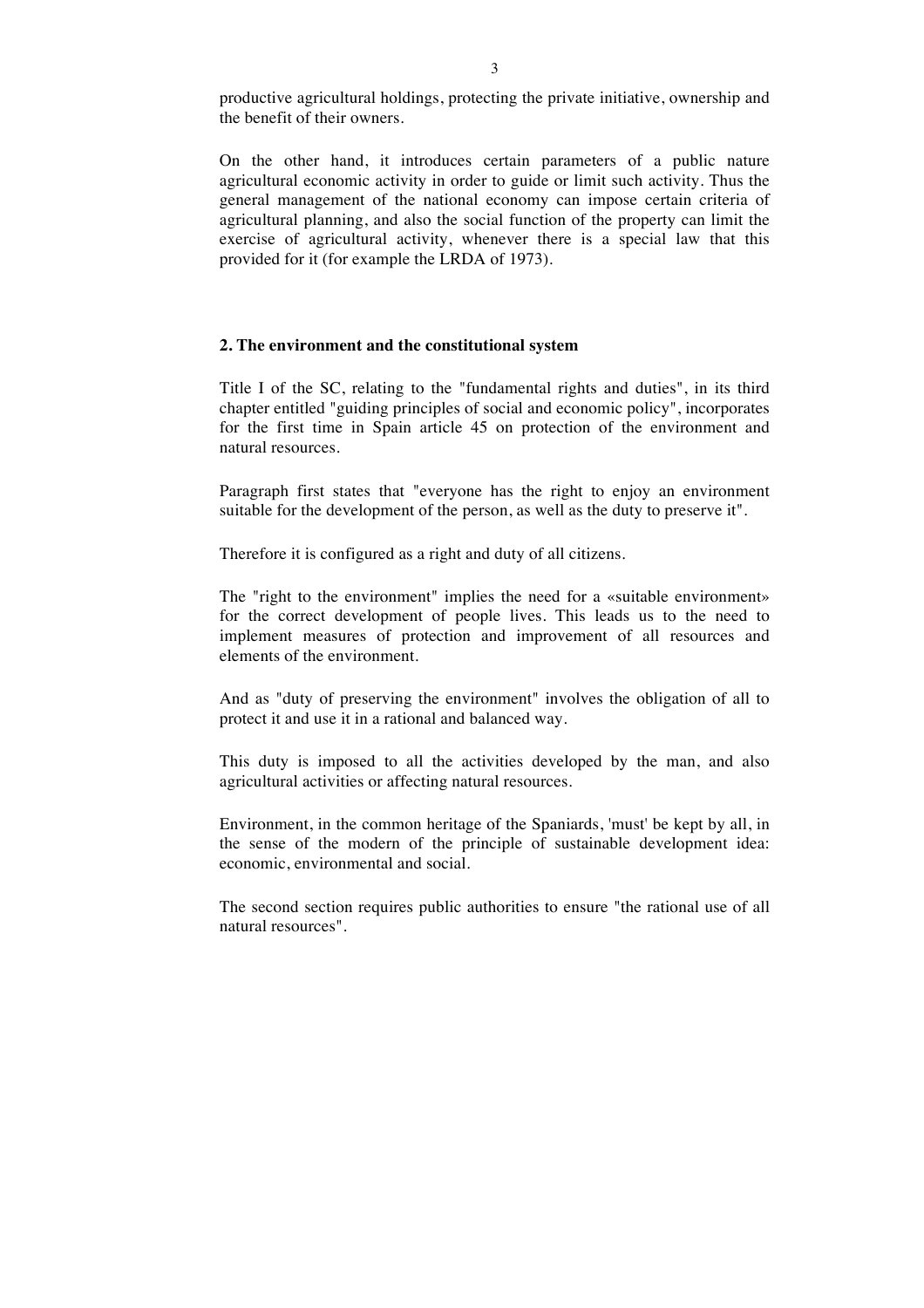Again appears the sustainability in the idea of 'rationality' when using resources containing for the benefit of man and nature.

This rational use has a double purpose:

1. Protect and improve the quality of life. This objective focuses on the quality of life of citizens, the protection of the environment in which they develop their existence. Thus the protection of the environment is a means to a certain goal: the service of man. The law should protect the environment as essential to protect the life and existence of the citizen.

2 Defend and restore the environment. This is a goal itself. I.e., the environment must be protected by its own relevance. We should protect the environment of the human activities that may loss or destroy it. In this case, the man and his activity is the main enemy of the environment.

The collective solidarity of citizens is essential to achieve both goals.

Finally, the third section deals with responsibility for infringing the right-duty to the environment.

Establishes a criminal liability (sanctioned by the criminal code before the most serious criminal offenses), an administrative responsibility (sanctioning with deprivation of rights of activity (licenses) or economic fines, for violating environmental protection regulations), and a civil responsibility (aimed at repairing the damage caused).

So we contemplate a "guiding principle", which has merited special protection by the constituent Assembly, that is materialized through a set of laws and rules specially dedicated to it, without forgetting its function as a general principle of law directed to guide and interpret (inform) the rest of rules of the Spanish legal system.

Article 45 can act as a parameter of constitutionality of laws or regulations which violated their sense and legal content. It will also act as a limit to other rights or protected goods, such as private property or the right to engage in a business activity. And finally, it can serve to legitimize the Declaration of public property.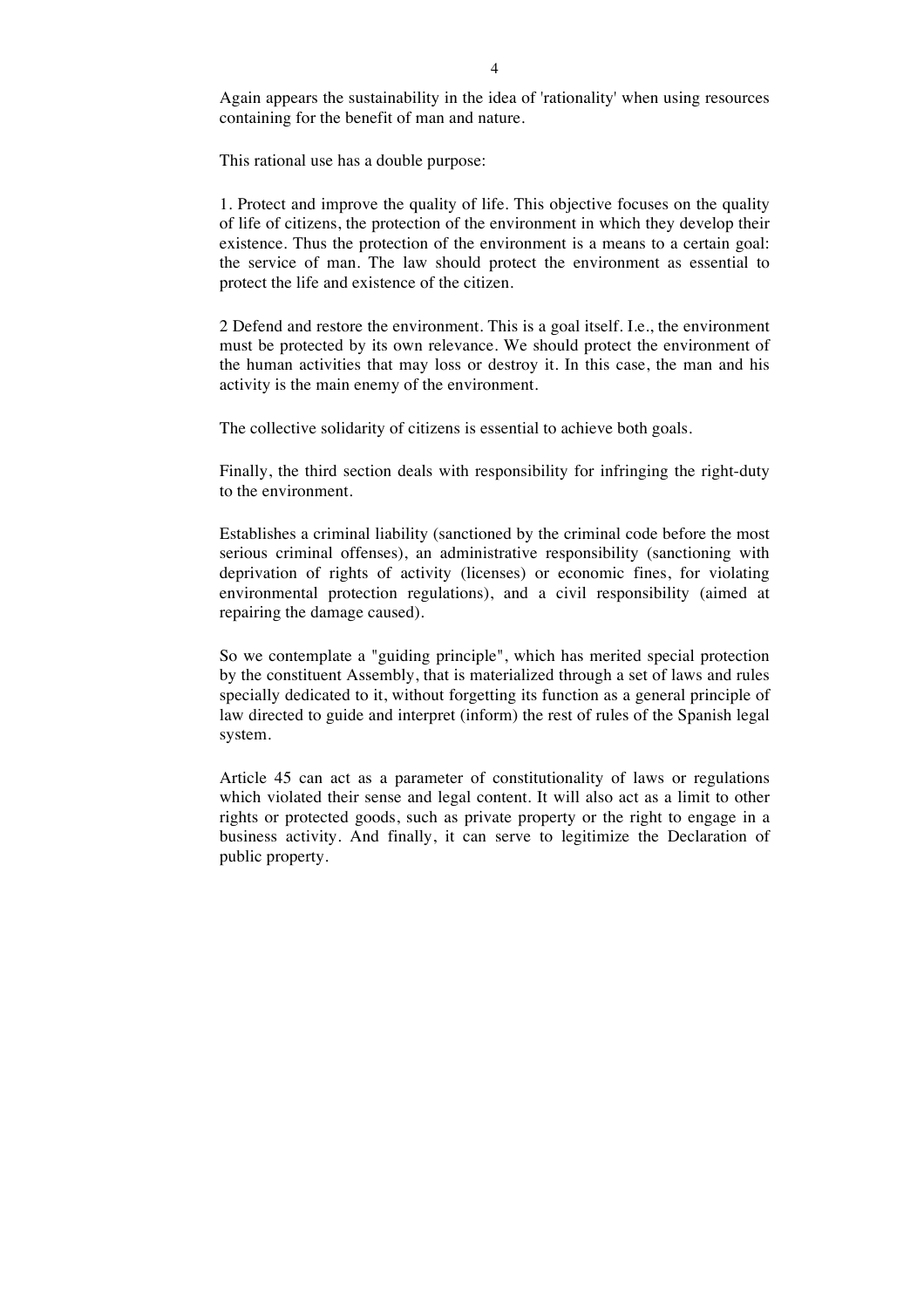#### **3. Structure of the competent bodies in the field. Competencies**

The territorial organization of the Spanish State revolves around three main administrative structures with different legislative competence and skills management to act on the environment, on the natural-rural space and on Agriculture: the central State, the autonomous communities (regions) and local authorities. However, core competencies and areas of environmental decisionmaking fall on the State and the autonomous communities (AACC).

On the basis of article 149.1.23rd of the SC, the State has exclusive jurisdiction with regard to the *basic legislation on protection of the environment, without prejudice to the powers of the autonomous communities to establish additional rules of protection.*

The character of the basic regulation should be on the establishment of minimum that must in any case be respected; in addition the AACC may intensify to existing levels of protection in its territory.

Currently the powers at the State level in the field of environment and agriculture belong to the Ministry of agriculture, food and environment (MAFE).

In addition to the specific competence of the State in the field of environment, we must not forget other competence, whose regulation may affect environmental material reality: civil law (liability for environmental damage); criminal law (ecological crime); tax law ("green" taxes); regime of zones of mountain, natural areas and other provisions whose object is a specific element of the environment, as water or the atmosphere, etc.; regime of certain human activities that may conflict with the environment (agriculture and livestock, industry, mining, urban development, transport, tourism, etc.).

On the other hand, own SC provides in its article 148.1: the *autonomous communities may assume competence in the following areas:... 9th. Management in the field of protection of the environment*. As a result, together with legislative competences should be considered executive functions (to implement a law that already exists), because in this area the management corresponds essentially to the autonomous communities, and to a lesser extent to local bodies.

At the level of Local Administration, we have as initial reference article 140 of the SC to *guarantee the autonomy of municipalities.* But law 7/1985, of 2 April, regulating the bases of local government, sets the regulation that has enabled environment in favor of local powers. In facto article 25 of law 7/1985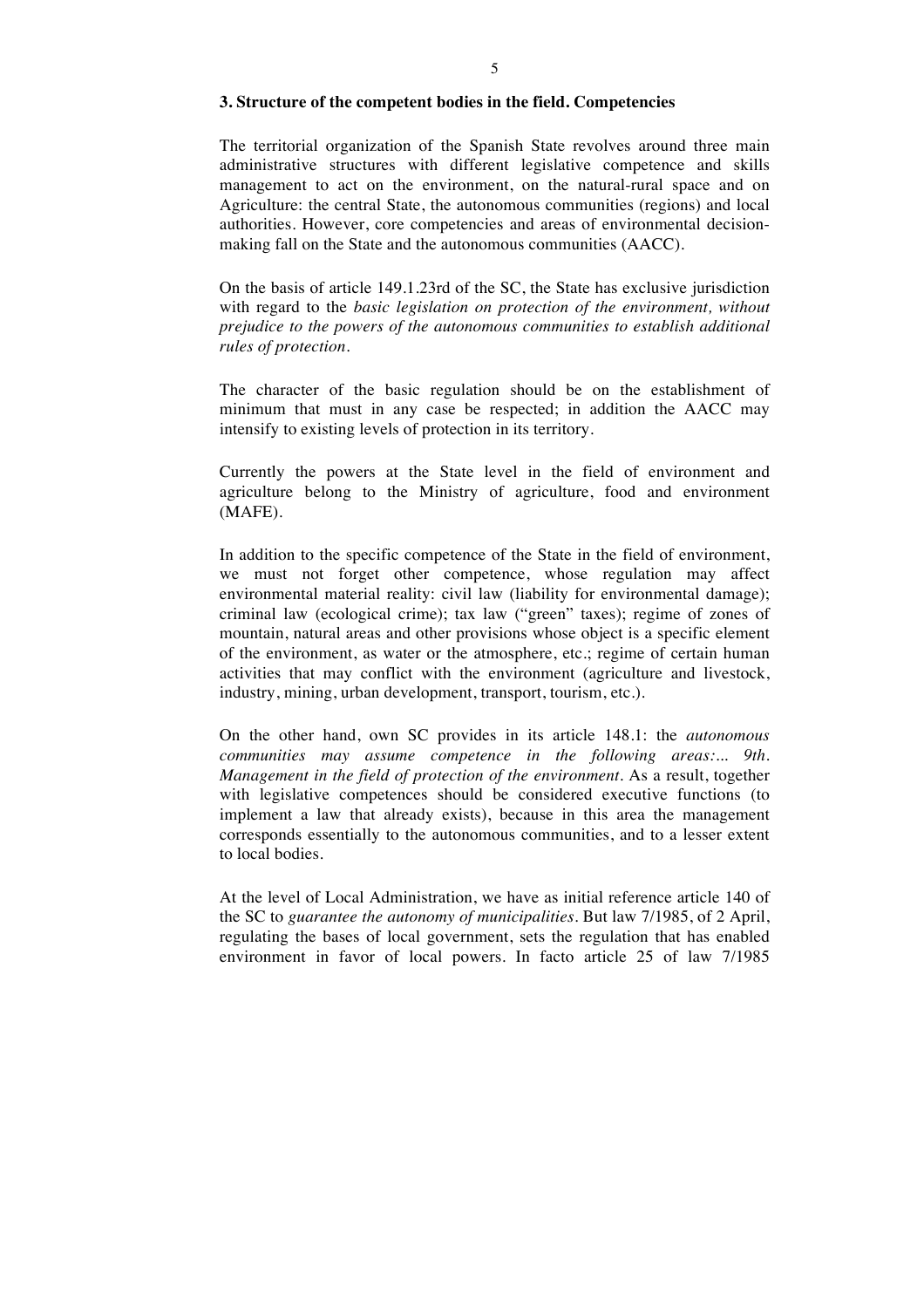determines that *in any case the municipality powers shall be exercised, in accordance with the legislation of the State and the autonomous communities, in the following areas:... f) protection of the environment.*

## **PART II. REGULATION AND CONTROL OF AGRICULTURAL PRODUCTION**

#### **4. State legal system of agricultural producers activity and responsibility**

From the point of view of private law, productive agricultural activity is an activity of free business exercise.

Limitations and controls on agricultural activity may result in special regulations relating to certain production systems (GMO or organic agriculture), food security, either derived from the protective legislation of the environment (environmental liability, waste and pollution with agricultural origin) and rural areas (protection of sustainable development of rural areas).

In terms of agricultural production of genetically modified organisms (GMOs), law 9/2003, of 25 April, establishes the legal regime of the contained use, deliberate release and marketing of GMOs. It has been developed by Royal Decree 178/2004, of 30 January.

The purpose of these special rules is avoiding any risk or reducing damage for human health or the environment arising from these activities.

In the field of organic farming, the Royal Decree 1852/1993 of 22 October, on organic farming and its indication on agricultural products and foodstuffs, with referral to the European legislation on the subject (currently the Regulation EC 834/2007), establishes the conditions and production requirements to qualify and label the final product as organic. Among these requirements the producer must comply obligations relating with the protection of the environment.

In terms of environmental regulations with influence on agricultural production, we can cite the following provisions: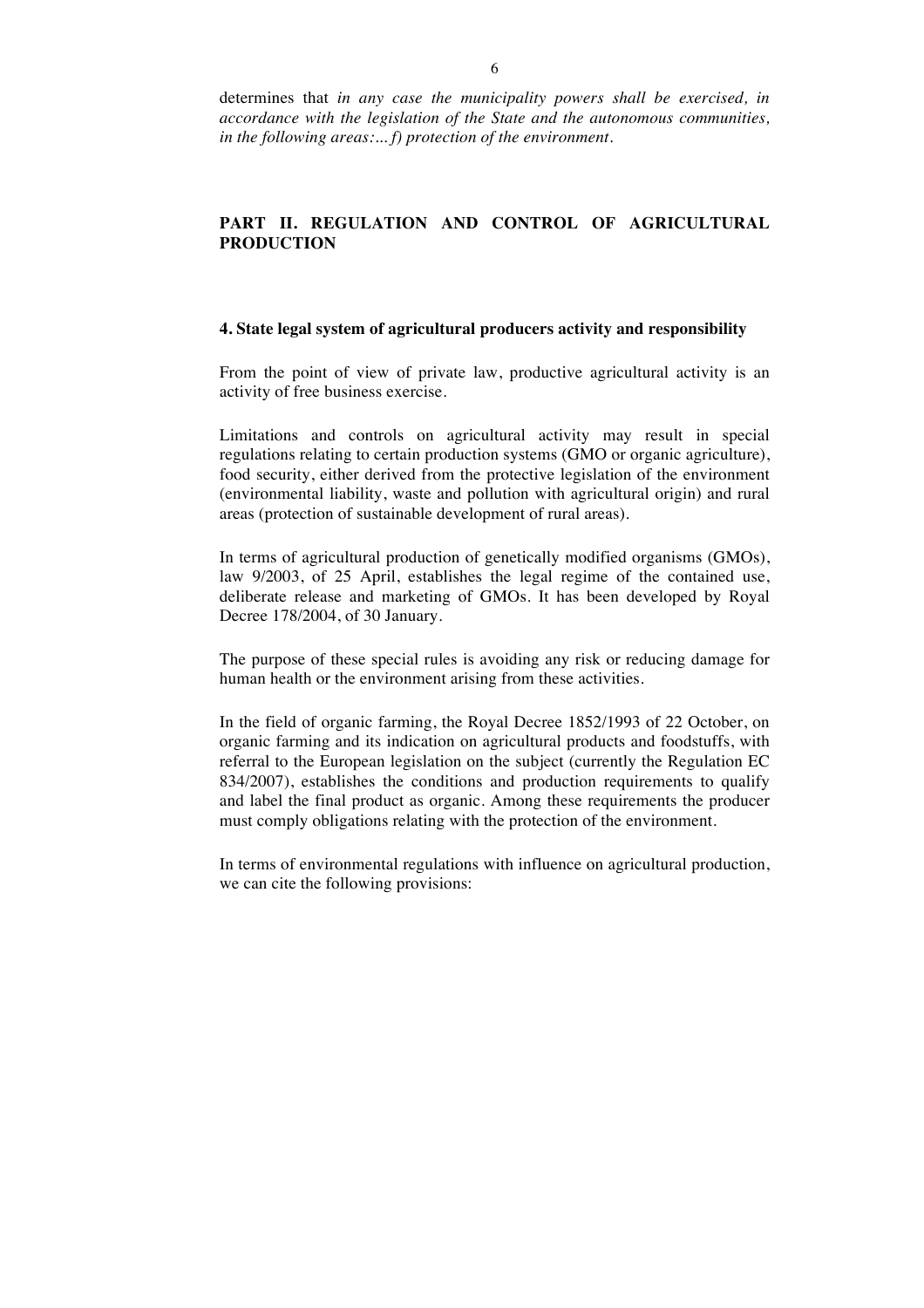1. Law 25/1982, of 30 June, about agriculture in mountain areas.

It seeks the establishment of a special legal regime for agriculture in mountain areas in order to enable its social and economic development, especially in its aspects of farming, maintaining an adequate population level and *according to the conservation and restoration of the physical environment* as their people habitat.

The application of the law will take effect through «programs of management and promotion of agricultural resources of mountain». Such programs may include actions and "management, recovery, use and defense" measures (such as defense, conservation, restoration of the physical environment, landscape and protected natural areas; guidelines which should satisfy the use of agricultural land for the persistence of renewable natural resources; the soil conservation, agricultural and forestry to keep its production capacity, fighting erosion and the effects of heavy rain and snow avalanches; protection of flora, fauna, rock formations and waters; maintenance and enlargement of the areas forested, with the reintroduction of native species...). We must underline that high mountain areas will benefit from special protective measures.

2. Law 43/2003, 21 November, on mountains.

Its purpose is the conservation and protection of forests in Spanish, to promote its restoration, improvement, sustainability and rational use, relying on the collective solidarity and territorial cohesion.

The law differentiates between public mountains and private. The management of private mountains will be adjusted to the corresponding instrument of management or forestry planning, whose implementation will be supervised by the forestry body of the autonomous region.

The owner of the mountain will be in all cases the owner of forest resources produced on it. But the exploitation of forest resources will be carried out in accordance with prescriptions for mountains managing, laid down in forest resources management plans.

Wood and timber exploitations will be regulated by the forestry body of the autonomous region. In mountains not managed by that forestry body, those exploitations are subject to certain basic conditions (if any management plan exists, a prior notice is needed; if that plan does not exist, a prior administrative authorization is needed).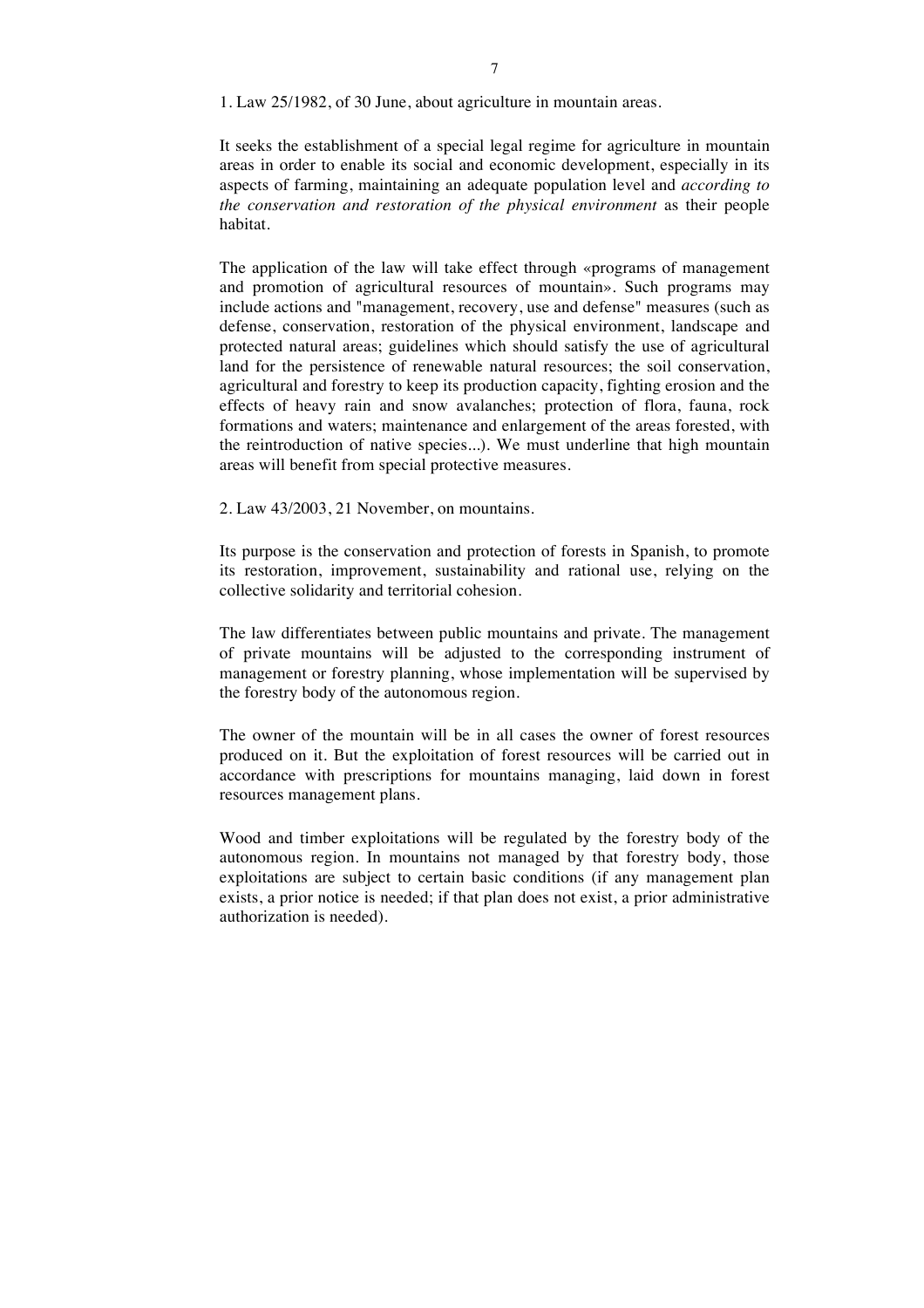The law provides awareness programs for the prevention of forest fires, for promoting social participation and promoting stewardship of the population in the protection of the mountain.

3. Royal Decree legislative 2/2008 of 20 June, about land.

Public policies related to the regulation, management, occupation, transformation and use of land (both rural and agricultural land) must encourage the rational use of natural resources, promoting the effectiveness of the measures for the conservation and improvement of the nature, flora and fauna and the cultural heritage and landscape protection, and rural environment protection.

Article 9 deals with the content of the right of ownership of land, citing the duties and obligations of owners.

Specifically in rural land it is imposed the duty of preserving it. It means to maintain the land and plant mass in conditions to avoid risks of erosion, fire, flood, for security or public health or damage to third parties or to the public interest, including the environmental interest; preventing the land, water or air pollution and the undue pollutant emissions in other goods and, where appropriate, recover them.

Focusing on article 13, lands which are in "rural land area" will be used in accordance with their nature. They must be destined to agricultural, livestock, forestry or hunting use, or to any other linked to the rational use of natural resources, within the limits set by laws and the territorial and urban planning.

Where there are environmental, cultural, historical, archaeological, scientific and landscape values protected by law, the use of rural land will always respect the preservation of these values.

4. Law 45/2007, of 13 December, on sustainable development of rural areas.

One of the objectives of the law is supporting actions to promote sufficient agricultural activity and compatible with sustainable rural development. "Professional farmers" will have a preferential consideration; owners of "territorial holdings" will have a priority attention. Also the establishment of proper environmental planning, particularly to protect rural areas of greatest environmental value, is expected.

Deserve special attention the measures in favor of promoting the production and use of renewable energy, and its relationship with the adaptation of activities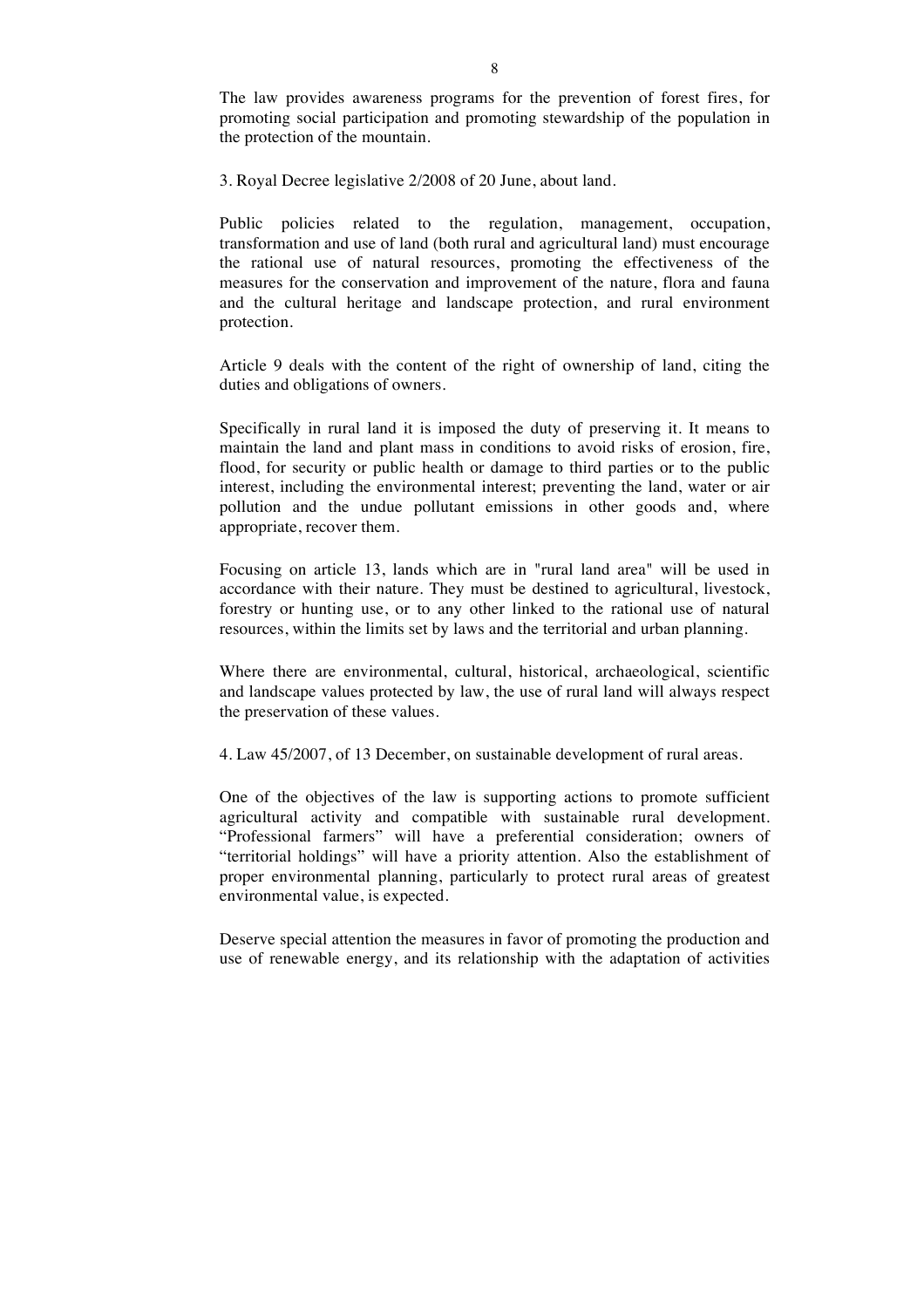and uses to the effects of climate change. Also, measures for promoting efficiency, savings and the proper use of water, singularly modernizing irrigation, have a special relevance.

According to article 2, the goals are: promoting continued and diversified economic activity in rural areas; maintaining agricultural, livestock, forestry and fisheries activities; and promoting the creation and maintenance of employment and income in other sectors, mainly in the rural areas considered priority.

To that goal, article 16 introduces the so-called «territorial agriculture» through the so called «territorial contract of rural zone» (implemented by Royal Decree 1336/2011). It is a contract to be signed between public authorities and the owners of farms who guide and encourage his activity in favor of a sustainable development of rural areas.

Territorial contracts are conceived as an instrument of support to the policy of sustainable rural development, intending to guide and encourage agricultural activities towards multi-functionality and the generation of "positive externalities", which effectively contribute to improving the economic, social and environmental aspects that shape the sustainability of rural areas, all this under the application of a territorial approach.

Among such aspects beneficial to society, are cited: maintain traditional farming systems of high natural or cultural value; conserving and restoring environmental quality, land, water, natural heritage and wild native biodiversity and agricultural genetic diversity of territorial base, the rural landscape and cultural heritage; and ultimately, contribute to the achievement of the objectives of conservation of the Nature 2000 network spaces or other spaces or protected areas.

# **5. Legal distinction between traditional farms and agro-industrial holdings in relation to the control of environmental impact**

The main distinction we can find is in the revised text of the law of environmental impact assessment (EIA), passed by Royal Legislative Decree 1/2008 of 11 January.

The law aims to establish the legal regime applicable to the «environmental impact assessment of projects», consistent in carrying out works, installations or any other activity included in annexes I and II, whether they are public or private projects.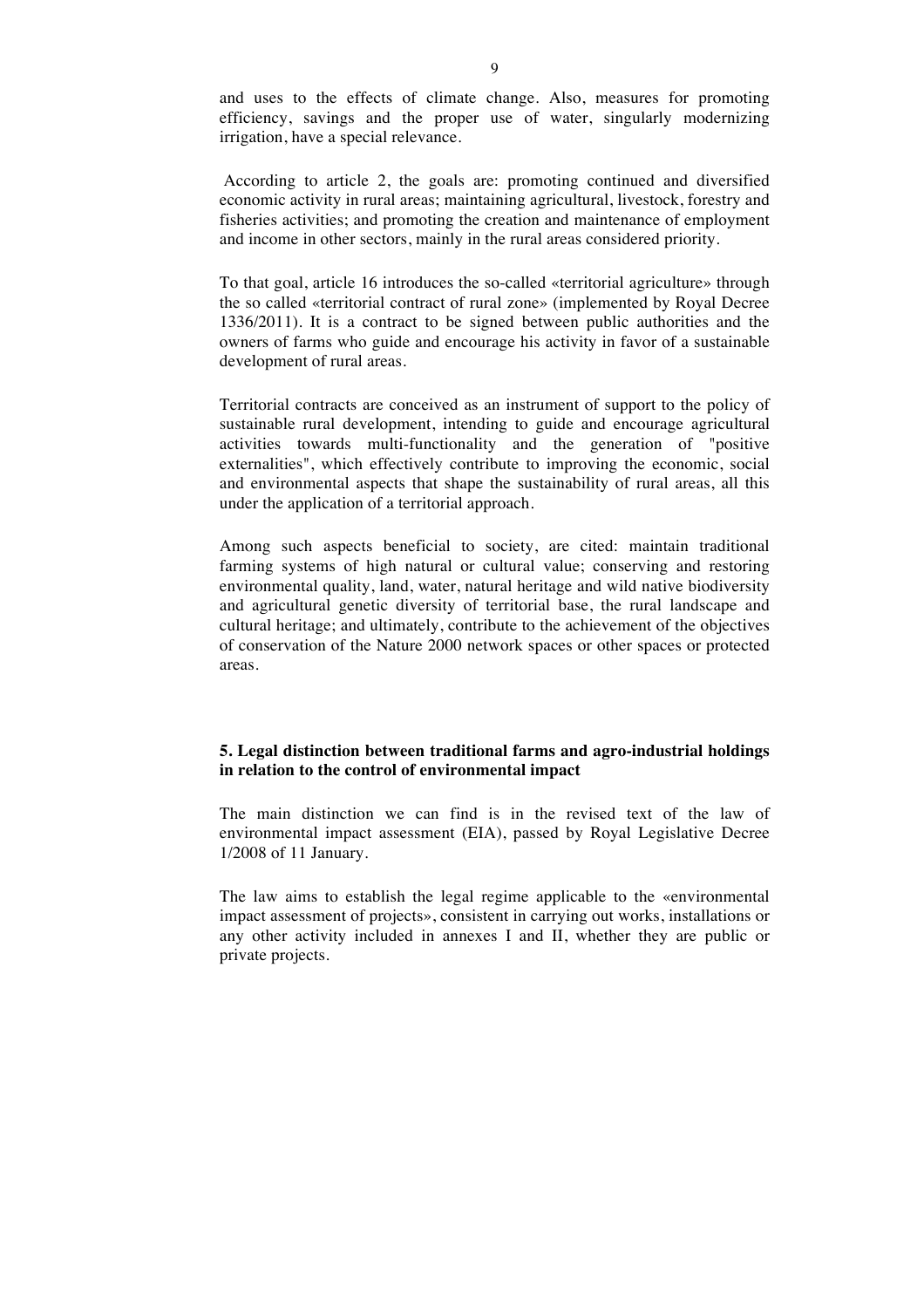Projects of annex I must always and in any case pass the EIA. With regard to the sector of agriculture, forestry, aquaculture and livestock, affects to this projects:

a. First reforestation of more than 50 hectares, when they involve risks of serious negative ecological transformations.

b. Trees cut with purpose of changing to another type of land use, when it is not subject to management plans and affecting one area larger than 20 hectares. Harvesting of tree crops exploited to turn less than 50 years, is not included in this section.

c. Projects for using uncultivated land or semi-natural areas to intensive agriculture, involving the occupation of an area of 100 hectares or more than 50 hectares in the case of land where the average slope is equal to or greater than 20%.

d. Projects of water resources management for agriculture, including irrigation or drainage land projects, when they affect one area larger than 100 hectares. Consolidation and improvement of irrigation projects are not included.

e. Intensive livestock facilities that exceed the following capabilities:

1. 40,000 places for chickens and other birds.

2. 55,000 places for chickens.

3. 2,000 places for fattening pigs.

4. 750 places for sows of breeding.

5. 2,000 places for sheep and goats.

6. 300 places for cattle of milk.

7. 600 places for beef fattening.

8. 20,000 seats for rabbits.

Annex II projects or projects that may affect the areas of the Nature 2000 network, only will be subjected to the EIA when the Environment Agency in each case so decides.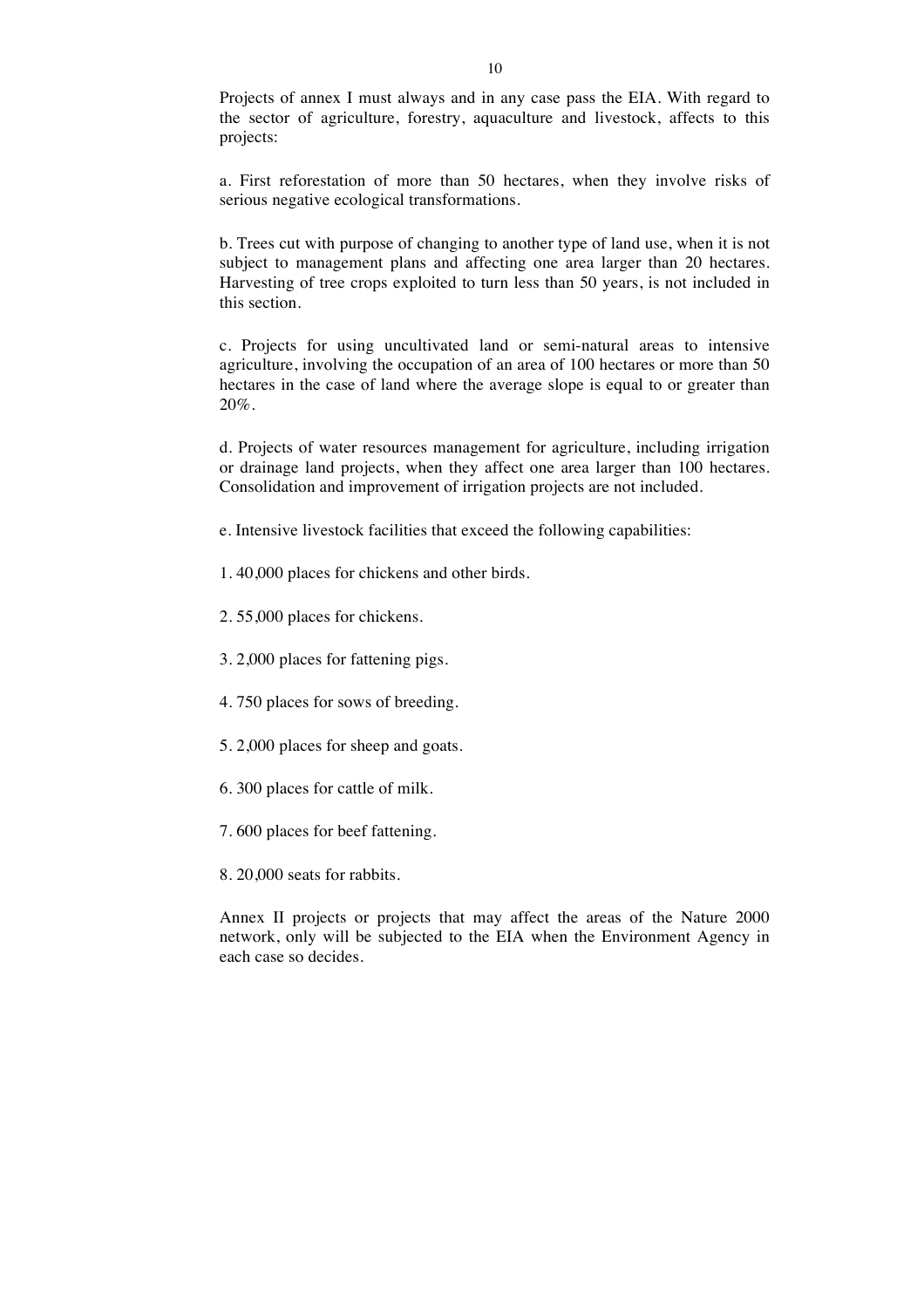With regard to the sector of agriculture, forestry, aquaculture and livestock, it affects to:

a. Land consolidation projects (except those included in annex I).

b. First reforestation when they involve risks of serious negative ecological transformations (projects not included in annex I).

c. Projects of water resources management for agriculture, including projects of irrigation or drainage of lands, when they affect one area larger than 10 hectares (projects not included in annex I), either projects of consolidation and improvement of irrigation systems of more than 100 hectares.

d. Projects for semi-natural areas with intensive agricultural exploitation not included in annex I.

e. Facilities for intensive aquaculture having a capacity exceeding 500 tonnes per year.

## **6. The general environmental rules and principles concerning agricultural production**

First of all, it is implemented the general principle of "previous assessment of the potential environmental impacts" caused by agricultural activity. As we have seen, certain agricultural or agro-industrial companies whose production potential exceeds certain legal levels, must undergo mandatory EIA, by requirement of the Royal Legislative Decree 1/2008 of 11 January.

The EIA is an effective instrument in Spain for the avoidance of damage to the environment and natural resources, through the consideration of environmental aspects in certain projects and activities, either public or private.

The previous assessment is an instrument to incorporate environmental considerations into sectorial policies (such as the agrarian), and to ensure a more durable, just and healthy sustainable development enabling to meet the great challenges of sustainability, such as the rational use of natural resources, prevention and reduction of pollution, technological innovation and social cohesion.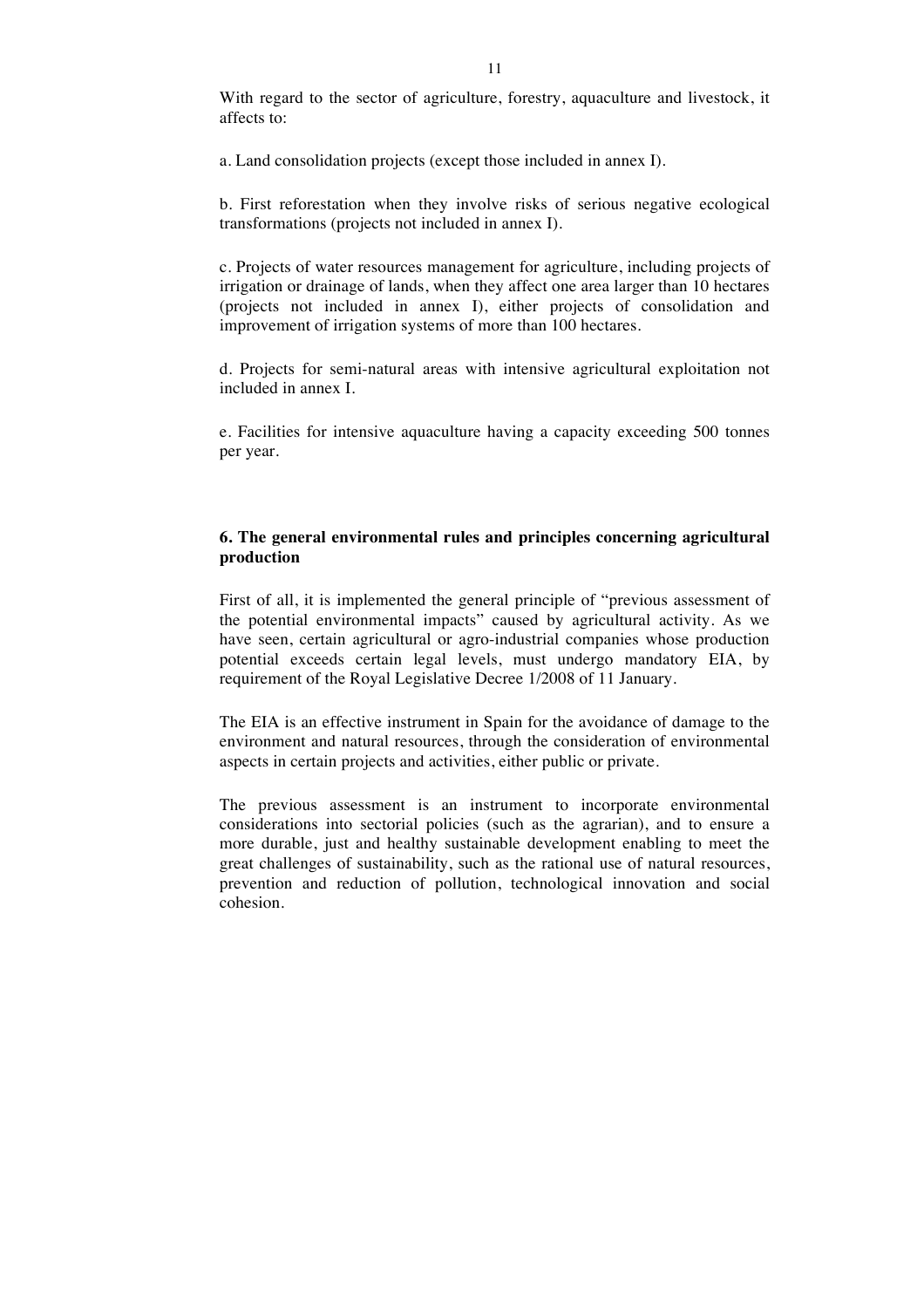Secondly, it should be noted that the "general principle of sustainable development" has been welcomed in various special State laws, particularly in laws of environmental content and protection of natural resources and biodiversity.

Finally, the Spanish regulation aims to promote sustainable development in its three dimensions: economic, social and environmental. By what matters here, it aims to achieve a high level of protection of the environment and to contribute to include environmental aspects in the development of agricultural, forestry and livestock activities.

For example, in law 34/2007 of 15 November, on protection of the atmosphere and air quality, there are included particular targets to achieve and maintain a high level protection of people and the environment from air pollution, in a manner compatible with sustainable development.

The law seeks to promote public administrations to incorporate provisions relating to air quality and the protection of the atmosphere in the planning, definition, implementation and development of the various sectorial policies, struggling to ensure a sustainable development.

In its article 4.3 you can read: "... it will be promoted the integration of provisions relating to the protection of the atmosphere in the various sectorial policies as a key point to achieve sustainable development".

In its article 4.4: "with a view to achieving sustainable development in the field of protection of the atmosphere and air quality, there will be promoted and disseminated the most effective modalities for the development, application and diffusion of technologies, know-how, rational environmental practices and processes".

And in the article 22: "... design and implementation of legal, economic, social and institutional instruments that contribute to sustainable development".

On the other hand, we will quote the law 42/2007, of December 13, of natural heritage and biodiversity.

Can be read in its preamble: "From the perspective of the use of the natural heritage, the inspiring principles focus: to help drive improvement processes in the «sustainable development» associated with protected natural areas; in the promotion of the orderly use of resources to ensure the sustainable use of the natural heritage; and in the integration of the requirements of conservation,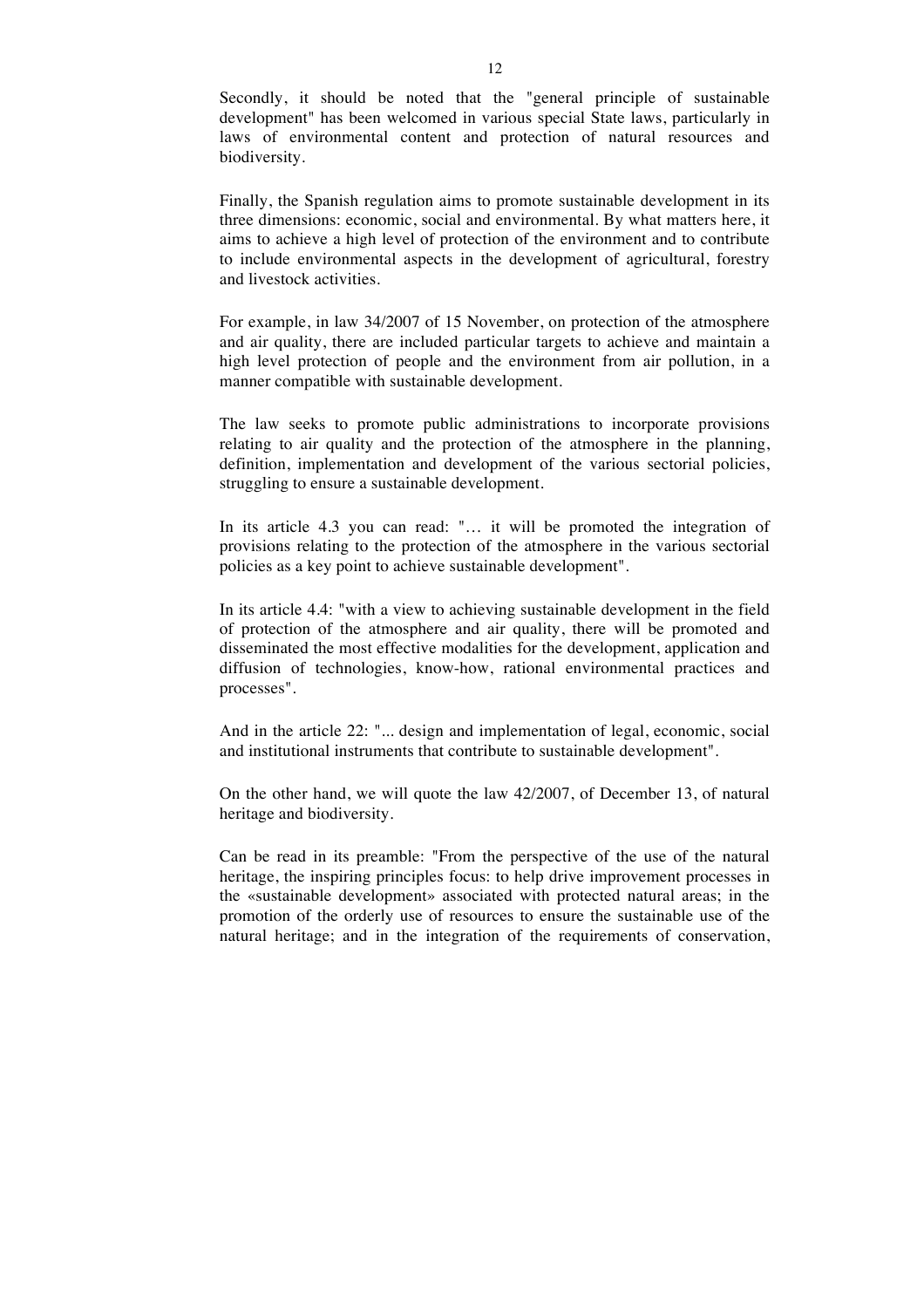sustainable use, improvement and restoration of natural heritage and biodiversity into sectorial policies".

Article 2 contains the principles that inspired the law, among them "the contribution of the improvement processes in the sustainability of the development associated with natural or semi-natural areas".

Continuing with the sectorial regulations, law 43/2003, 21 November, on mountains states that "the management, conservation and sustainable development of all types of forests are fundamental to economic and social development, to the protection of the environment and the support systems of life on the planet. Forests are part of sustainable development".

This law aims to ensure the conservation and protection of the Spanish mountains and forests, promoting its restoration, improvement, sustainability and rational use, relying on the collective solidarity and territorial cohesion.

In particular, article 32 defines "sustainable forest management" as "adaptation to the Spanish mountains of criteria and indicators of sustainability, their evaluation and monitoring, in accordance with the criteria laid down in international resolutions and conventions to which Spain is a party".

Regarding the more specific application of the principle of sustainable development in rural areas and in agriculture, it is the law 45/2007, of December 13, of sustainable development of rural areas, which welcomes it fully and applying it in their plans, strategies and concrete measures.

From the preamble of such important law 45/2007, we highlight the following:

All rural policy should seek the achievement of greater territorial integration of rural areas, facilitating a relationship of complementarity between the urban areas and the rural areas, and promoting sustainable development in rural areas.

The basic aim of the law is to regulate and establish measures to promote the achievement of a sustainable development of rural areas, through the action of the General State administration and the measures concerted with other public administrations (regions). Its overall objectives are simultaneously economic, social and environmental.

This is a law of promotion of sustainable development in rural areas, which aims to promote public actions and encourage private initiatives of rural development for the simultaneous achievement of economic, social and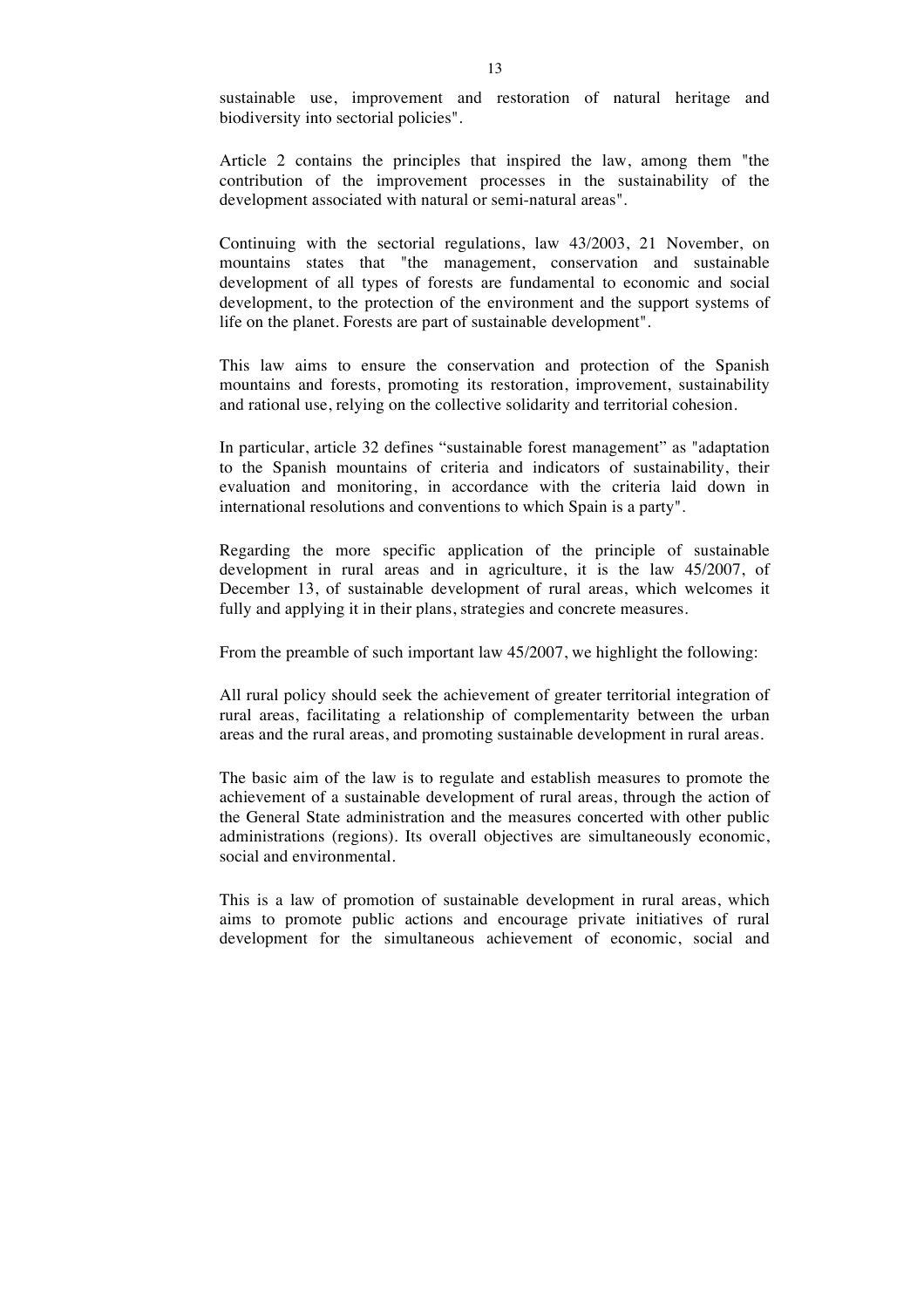environmental objectives. The future of rural areas needs a model of sustainable development.

And already within the articles of the law, we can cite the following precepts:

Article 1.1, which specifies the "objective of the Law", intended to regulate and establish measures to encourage «sustainable development of rural areas».

Article 2, collecting the more specific "objectives" of the law:

Article 2.1. General objectives of this law are:

(a) Maintain and extend the economic base of the rural areas through the preservation of competitive and multifunctional activities and the diversification of its economy with the addition of new activities consistent with a 'sustainable development'.

(c) To conserve and recover the heritage and natural and cultural resources of the rural environment through public and private actions that allows compatible use with a 'sustainable development'.

Article 4 of the Law is very clarifying: "The programming of the action of public authorities in relation to rural areas pursues its adaptation to the 'principle of sustainable development'...".

Law 45/2007, within the framework of the general actions for sustainable rural development, dedicated article 16 to encourage support for what is called "territorial agriculture".

Public administrations, in the field of their respective competencies, will promote the maintenance and improvement of agricultural and forestry activity, adequate and compatible with a 'sustainable development of rural areas', particularly in priority rural areas or mountain agriculture areas...

To contribute to the achievement of these goals, it will be regulated and encouraged the signing of «territorial contracts of rural area».

The territorial contract is the instrument that establishes the commitments set to be signed between public authorities and the owners of farms who guide and encourage his activity in favor of a 'sustainable development of the rural environment'.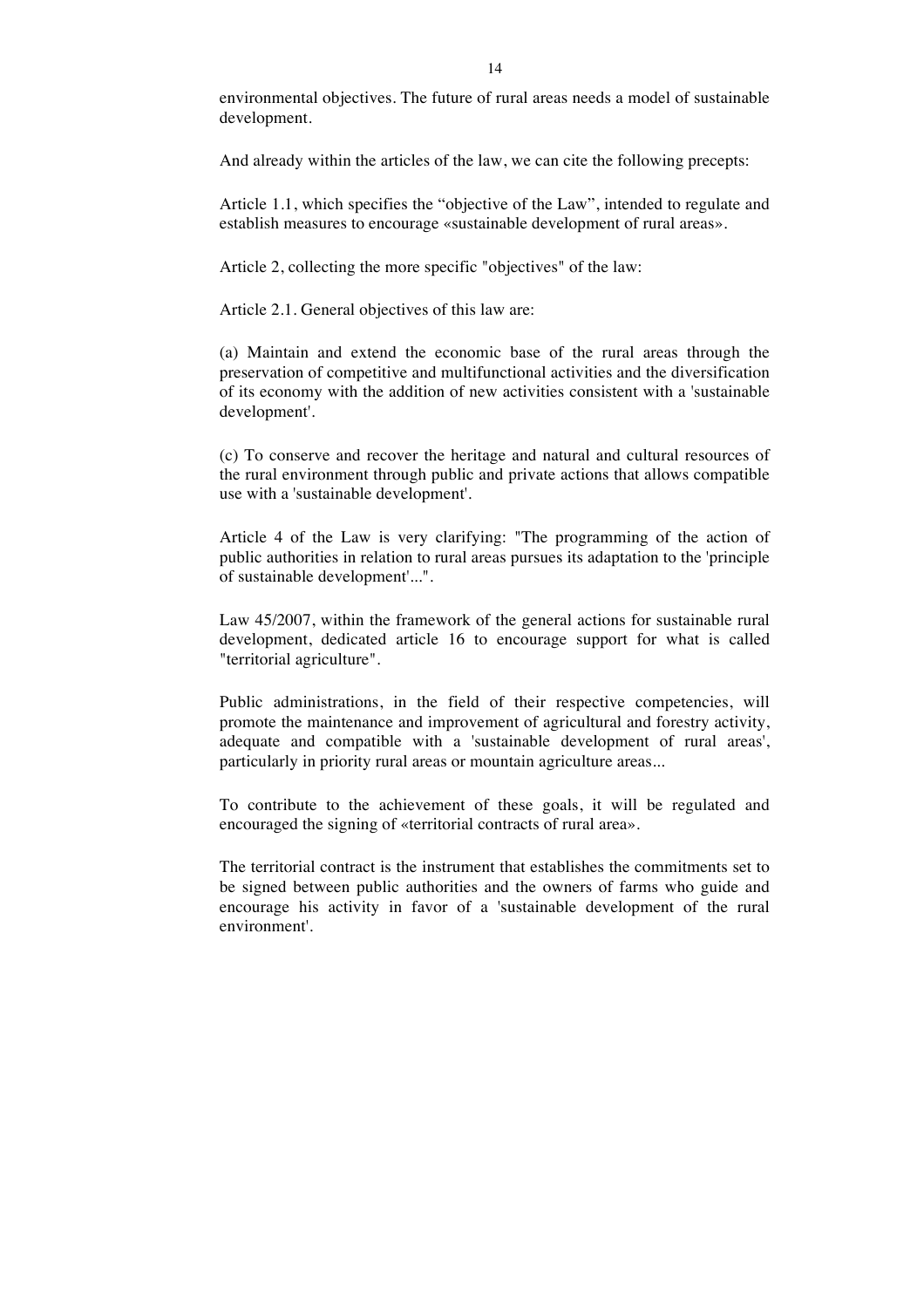Finally, article 24 provides: "In order to enhance the development and implementation of renewable energy, the program may include measures which have as their purpose:

a) The production of energy from biomass and biofuels, encouraging energy crops that meet sustainability criteria and prevention, reuse and recycling (in this order of priority) of waste, encouraging energy recovery for the not reusable or recyclable".

Finally, other two general environmental principles of full application to the agricultural sector are the 'precautionary principle' (or 'prevention') and the 'polluter pays principle'.

Its application is essential for the correct approach to a policy of sustainable development of productive or non-productive activities, above all those which have an impact on rural areas and agricultural development.

I think that it should be a greater emphasis on the implementation of the precautionary principle, as it allows public authorities to act 'before' environmental damage have occurred; i.e., in the presence of certain (more or less) imminent threatens to natural elements or resources or to environment. This enables the adoption of corrective measures previously to the negative environmental impact. That will prevent and even avoid such impact and damages, keeping the threatened natural resource in good condition and avoiding expensive repair measures to recover the environment, which in case of environmental damage will surely be applied.

In short, there is no better conservation policy that the prevention policy against environmental damage.

On the other hand, the "polluter pays principle", in my opinion, must play a double role in the framework of the protection of the environment in relation to agricultural production.

The first and most important function is to act as a "disincentive" to the potential environment polluting persons, companies and sectors. This implies that the application of the principle should get a lowering effect on the use of agricultural production systems, energies or products «not clean», not friendly with the conservation of the environment or directly pollutants.

Therefore the «polluter pays principle» should promote, on the one hand, high economic sanctions to companies or sectors that employ such polluting systems. Fear of economic sanctions should create a reaction to these companies, in the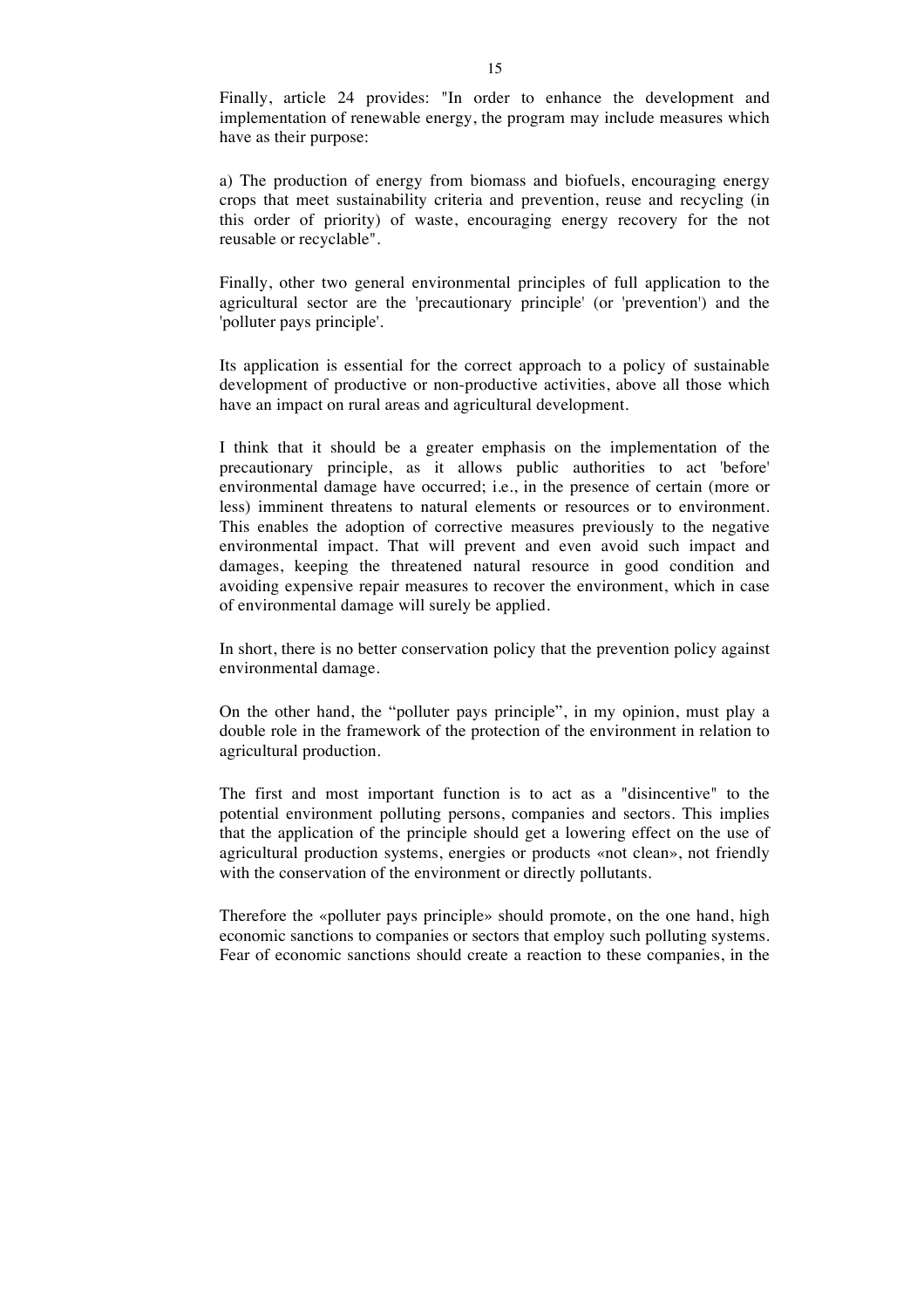way of modifying their production system or activity, so that it complies with legally required environmental sustainability parameters.

But on the other hand, this principle means that the person producer or the damage should undertake all the consequences of his polluter action. Especially he will have to repair the damage caused, by returning natural resources to the previous state, paying for it.

The most current application in Spain of the analyzed principles, occurred by law 26/2007, 23 October, on environmental liability. The Law represents the transposition of Directive 2004/35/EC, of 21 April, on environmental liability with regard to the prevention and remedying of environmental damage.

### **7. / 8. The environmental impact of the subsidies of the CAP on agriculture and forestry. The safeguarding of biodiversity**

a) The environmental redefinition of agricultural activity based on CAP direct payments regulation

Regulation 73/2009 on direct payments to agriculture is one of the basic pillars for the creation of agricultural activity and the very concept of agriculture. Regulation 73/2009 defines *agricultural activity* as "production, rearing or growing of agricultural products including harvesting, milking, breeding of animals and the keeping of animals for agricultural purposes, *or maintaining the land in good agricultural and environmental condition* in accordance with article 6".

This definition contains a 'new' expression of the farming activity with great impact in Spain. The regulation qualifies as *agricultural activity* the simple "maintenance of land in good agricultural and environmental condition", alluding to one of the cross-compliance requirements, needed to receive direct payments of the CAP.

In Spanish law (article 2.1 in connection with the 2.5, *in fine* of law 19/1995 for the modernization of agricultural holdings), the activities of farmers related to the conservation of the countryside and the protection of the environment, were classified as "complementary activities" to agriculture. They were not considered as agricultural activities in own, main and strict sense. These activities are included in the law to be taken into account to qualify the farmer as a professional.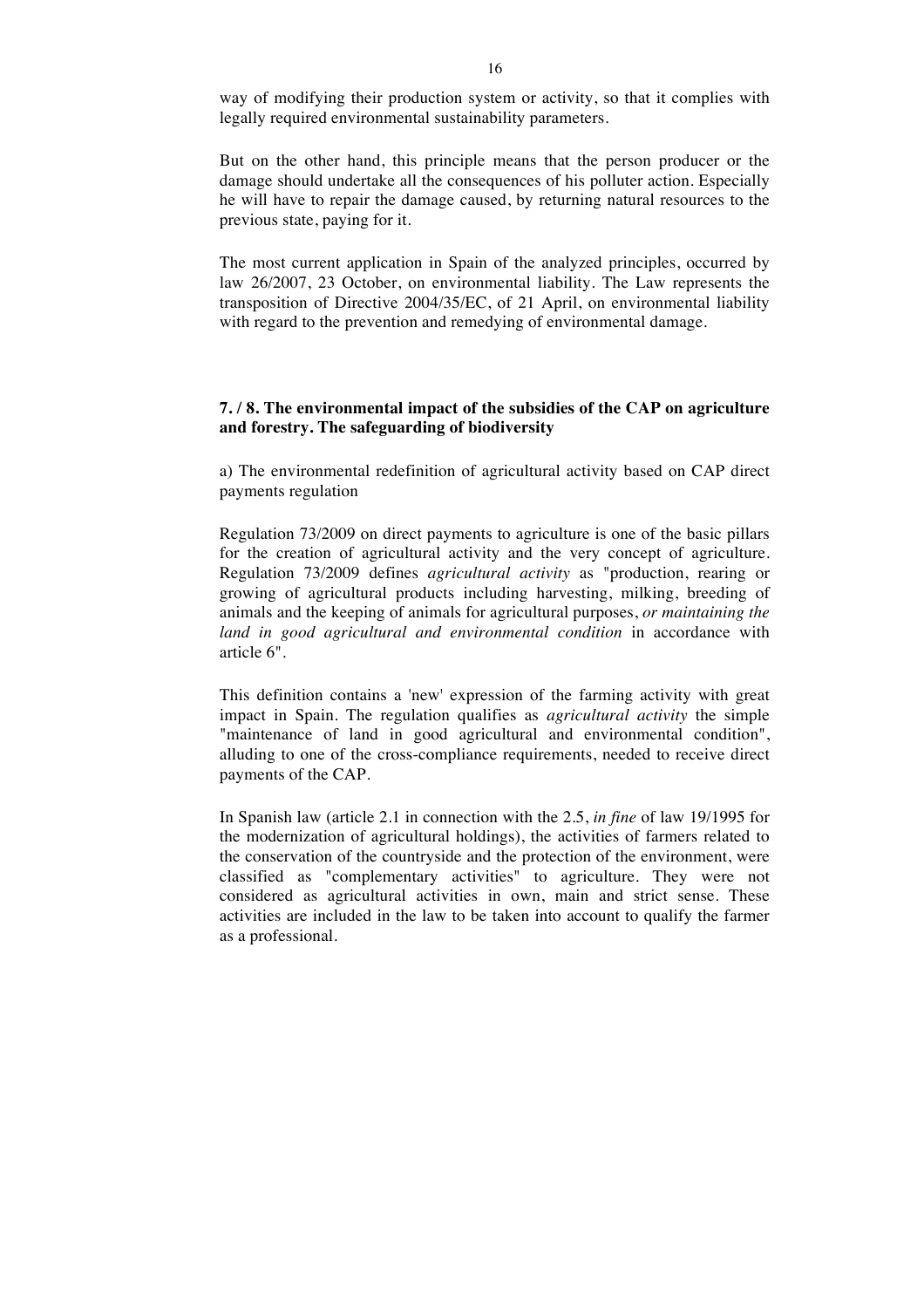But regulation 73/2009 (article 2.c) contains a double alternative for farmers to get the single payment: a) on the one hand, to develop the traditional productive farming (farming crops, breeding animals...); b) or on the other hand, to carry out an "agri-environmental activity": the simple maintenance of land in good agricultural and environmental condition.

Now it is not mandatory to "produce" or obtain agricultural products. The farmer can choose not continue producing, because it is enough to get the single payment "by maintaining the lands" in acceptable environmental conditions.

In the end, agricultural activity extends his concept to one of the requirements of *cross-compliance*, necessary for granting direct payments. Article 6 of regulation 73/2009 is very clarifying abut this: "Member States shall ensure that all agricultural land, *especially which are no longer used for production*, are maintained in good agricultural and environmental condition...".

In Spain, "environmental conditionality" linked to the single payment (which constitutes a new "form" of main agricultural activity), has been regulated at the State level through Royal Decree 486/2009, of 3 April. It establishes the statutory management requirements and the good agricultural and environmental condition to be met by farmers receiving direct payments within the framework of the CAP.

In conclusion, the simple activity qualified as "agri-environmental" carried out on farms, or in other words, the non-productive agricultural activity developed by farmers in applying the criteria of *conditionality for granting direct payments aid the single payment,* should consider for all purposes the main agricultural activity, although it consists of non-exploitation of the land or not farming it. In short, it will be enough by applying several actions or measures with positive effects on the environment, in particular concerning the land use and conservation, the use of water in irrigation, and the reduction of certain agricultural waste.

b) The "environmental" cross-compliance (eco-conditionality) of Community subsidies to agriculture in the single payment scheme

Regulation 73/2009 promotes an agriculture that is aware of its responsibilities with the guardianship and protection of the environment. Therefore, the granting of single payment is linked to many environmental requirements. Thus reaffirms the "cross-compliance" composed by: a) statutory management requirements; b) good agricultural and environmental condition.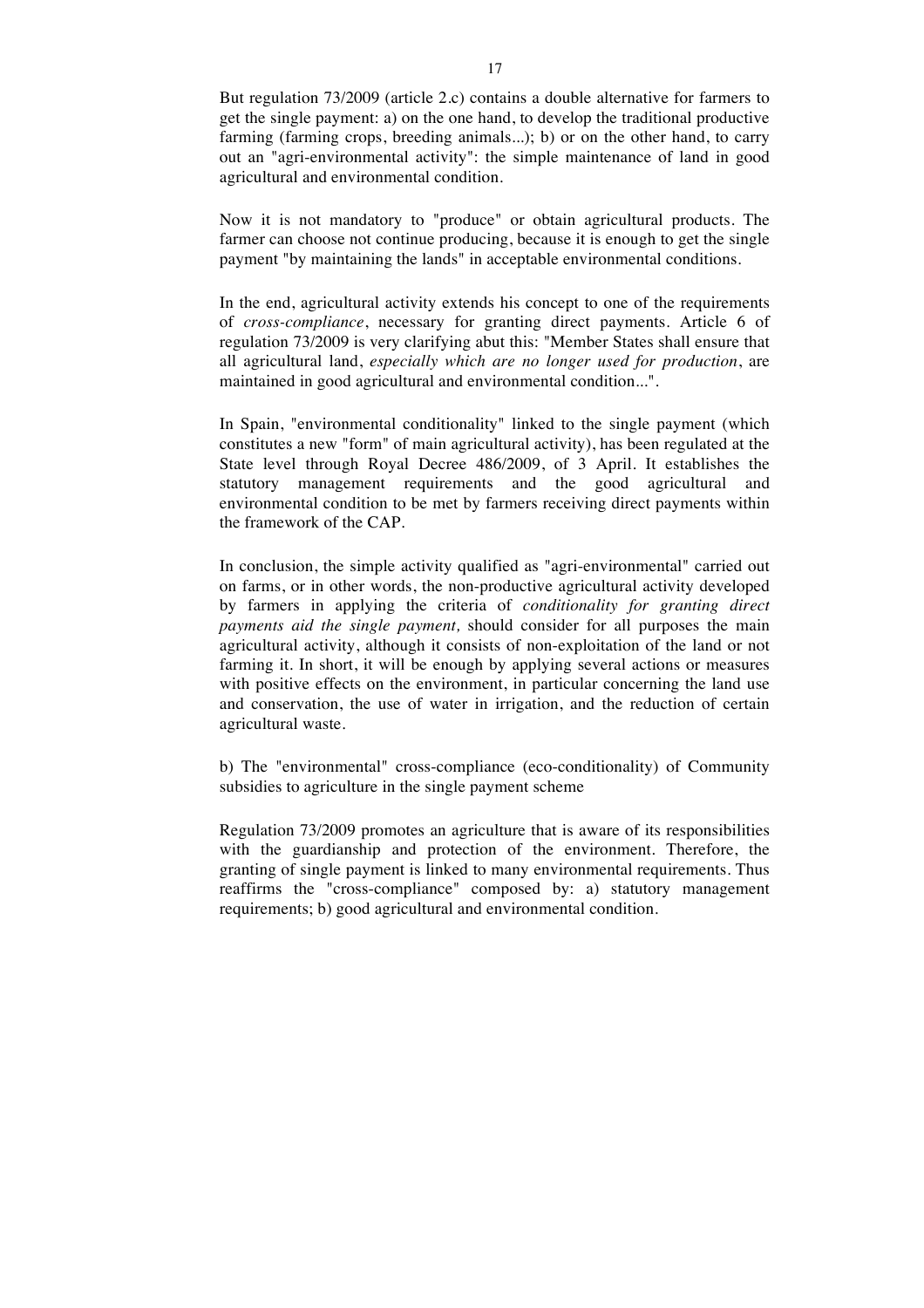In terms of the *statutory management requirements*, it is mandatory to comply with State and community regulations quoted in Annex I of Royal Decree 486/2009, affecting different areas of action such as the "environment" (environmental policy): 1. Dir. 79/409, on conservation of wild birds; 2 Dir. 80/68, for the protection of groundwater against pollution; 3. Dir. 86/278, on protection of the environment and in particular lands in the use of the sewage sludge in agriculture; 4 Dir. 91/676, on protection of waters against pollution caused by nitrates; 5 Dir. 92/43, of conservation of natural habitats and of wild fauna and flora.

Such directives have been transposed into the Spanish legal system, in order to conserve and protect certain areas and natural resources: a) Law 42/2007 on natural heritage and biodiversity; b) Royal Decree 849/1986, of 11 April, which passes the regulation on public water domain; c) Royal Decree 1310/1990 of October 29, on use of purification sludge on agriculture; d) Royal Decree 261/1996, of 16 February on protection of waters against pollution caused by nitrates from agricultural sources.

Regard to the *good agricultural and environmental condition,* State Members should ensure that farmers keep these conditions in all agricultural land, especially in those that are no long used for production. Annex II of the Royal Decree 486/2009 develops the catalogue of "good conditions" to apply to the beneficiary agricultural holding of CAP subsidies. The objectives to be achieved are: prevent erosion; maintain organic matter of lands; avoid compaction by keeping the structure of lands; ensure minimal maintenance of agricultural surfaces and avoid the deterioration of habitats.

In the end, cross-compliance is an obligation and an incentive for farmers to help the agricultural sector to comply with the principles of sustainable development, especially in its environmental perspective.

In Spain we can highlight a noteworthy legal phenomenon underway since 2005. We can qualify it as "regionalization of cross-compliance requirements". On the one hand, Regulation 73/2009 (art. 6.1) allows States to define these minimum requirements "at national or regional level". On the other hand, the Spanish political and territorial structure is organized through autonomous communities, with broad regulatory powers. Thus, much of the autonomous communities have regulated and defined at the regional level their own "statutory management requirements" and "good agricultural and environmental condition".

The justification of such a phenomenon can be explained easily. The Royal Decree 486/2009 develops the good agricultural and environmental conditions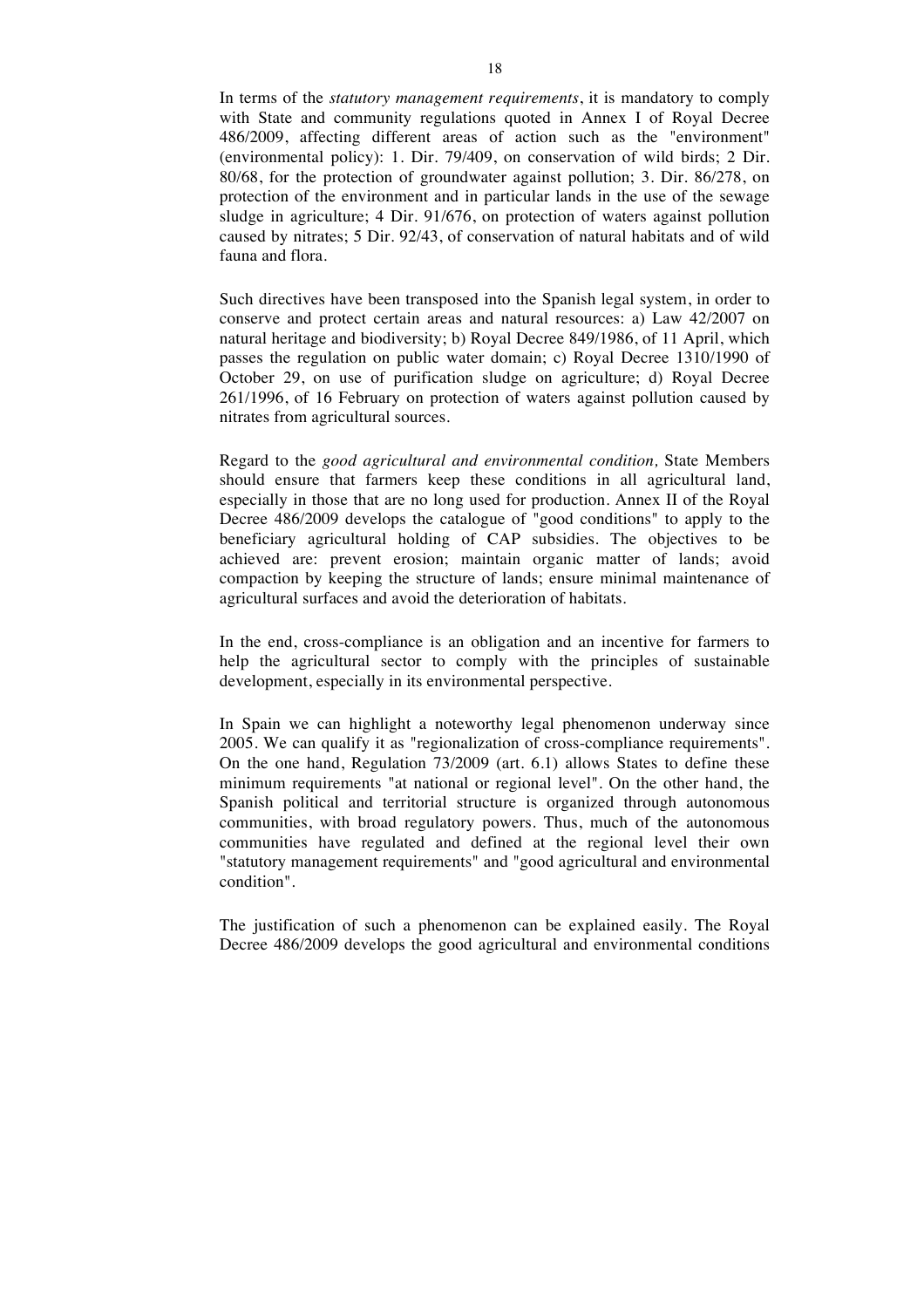under the criteria of minimum, in terms of requirement levels for the entire national territory. And this allows the autonomous communities to adapt these requirements to different local conditions of each region.

c) Consolidation of the environmental element in relation to CAP rural development supports

Spain has been passing detailed rules on implementation of various rural development subsidies.

First of all we must quote the support to "investments in agricultural holdings" as well as support for "young farmers" beginning in agriculture. Both have been regulated at the State level by the Royal Decree 613/2001 of 8 June, on improvement and modernization of production structures of agricultural holdings.

In those two types of subsidies, it is set the duty to meet «minimum standards in environment», in accordance with community and national rules for beneficiaries.

But the Royal Decree 613/2001 is not explicit about what are such 'minimum standards', and so the State or the autonomous communities will have to complete this aspect. The only reference to that legal and binding minimum environmental standard is found in Annex I of Royal Decree 708/2002, of July 19, laying down supplementary measures to the Rural Development Program of the CAP. This Annex I apply expressly to other kind of subsidies for rural development, and that means that it also can be applicable to subsidies laid down in Royal Decree 613/2001.

In any case, the minimum standards should apply before the end of the investment period. A reasonable time frame is also given to the young farmer who opens his first agricultural holding to meet minimum environmental standards, where it had not yet implemented them on his farm: two years from the beginning date.

Secondly, we can go on to supports on promotion of "early retirement from farming", passed by Royal Decree 5/2001, January 12. Subsidies are applied to farmers and farm workers between 55 and 65 years old.

In this case neither the European legislation nor the Spanish require the fulfillment of minimum standards on environment. But in Spain it is stated that "the lands ceded both to agricultural or not agricultural assignees, whatever its destination, shall be used in conditions compatible with the maintenance or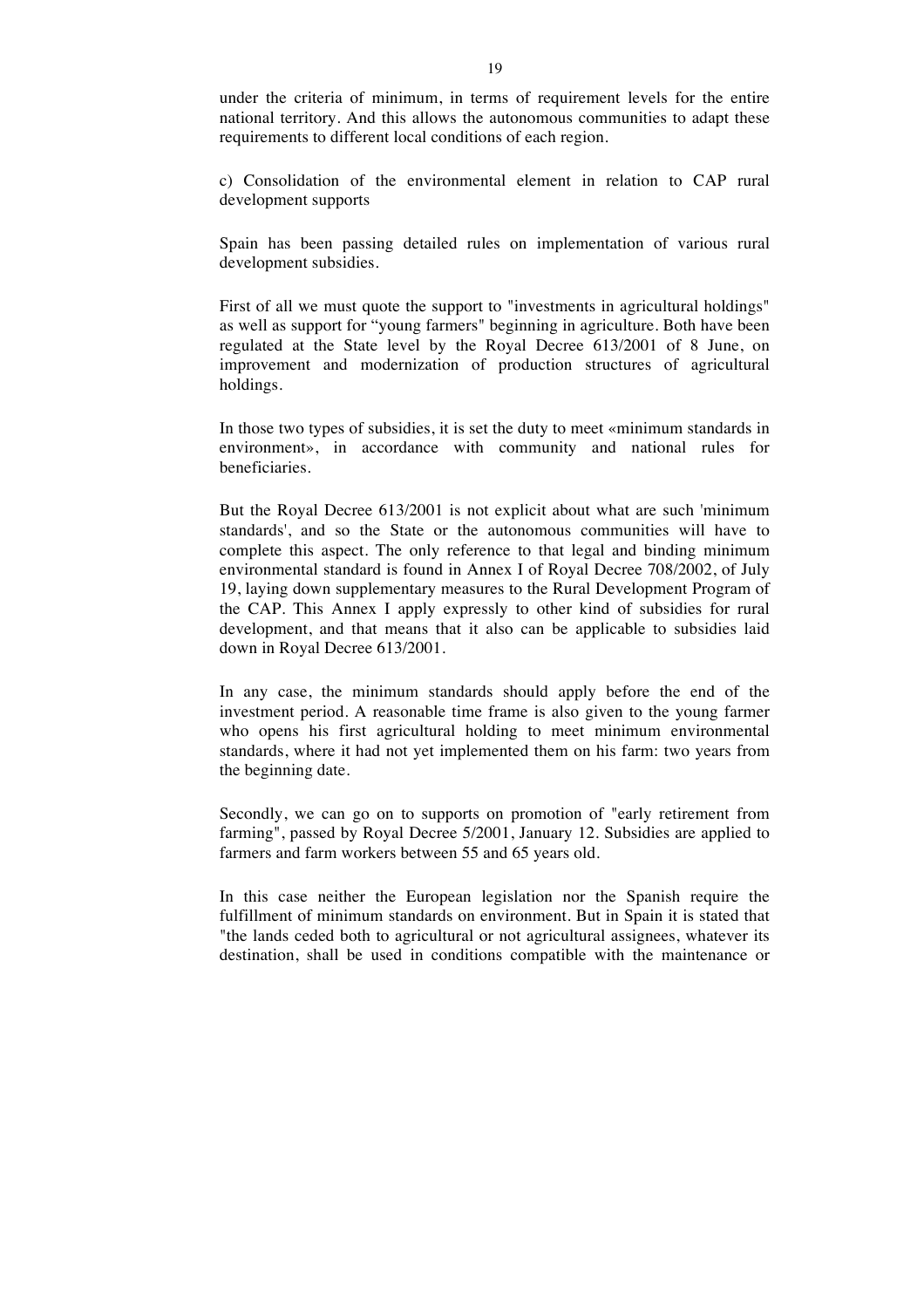improvement of the environment and rural areas" (art. 8.3 Royal Decree 5/2001). Therefore in this case, "environmental cross-compliance" does not affect the beneficiary of the support, but it affects the one that gets the lands in order to continue their exploitation to agricultural uses or even to nonagricultural uses. These non-agricultural uses are assimilated to the practice of forestry or the creation of ecological reserves, in a manner compatible with protection or improvement of the quality of the environment and the countryside.

Third, it should be mention subsidies consisting in certain compensation for "less-favoured areas and areas with specific environmental constraints", regulated by Royal Decree 3482/2000, of 29 December, on compensatory indemnity in certain less-favoured areas.

Farmers and beneficiaries of support must "commit themselves formally to practice sustainable agriculture using methods and good agricultural practice standard, set out in Annex I, appropriate to the local agricultural features, compatible with the environment, maintenance of the countryside and the landscape". This obligation extends to agricultural holdings applying for the economic compensation.

And now, the definition of these good agricultural practices: "practices implemented by a responsible farmer in his holding, including compliance with environmental requirements and those practices expressly defined by the Ministry of agriculture for the performances in less-favoured areas contained in Annex I".

The original Annex I of Royal Decree 3482/2000 was replaced two years later by the Annex I of Royal Decree 708/2002 on follow-up to the program of Rural Development, cited above.

Then, the Royal Decree 585/2006 of 12 may carried out a distinction between primary and secondary good farming practice. The autonomous communities may modify the classification of good agricultural practices, cataloguing some of the secondary practices as primary, when necessary.

In fourth we can mention the support to the "use of agricultural production methods which are compatible with the environment". Under Community law they are called "agri-environmental supports". Regulated in Spain by Royal Decree 4/2001 of 12 January (deeply modified by Real Decree 708/2002).

The environmental requirement is: "the farmers who develop an agrienvironmental commitment in relation to a part of the holding, must respect in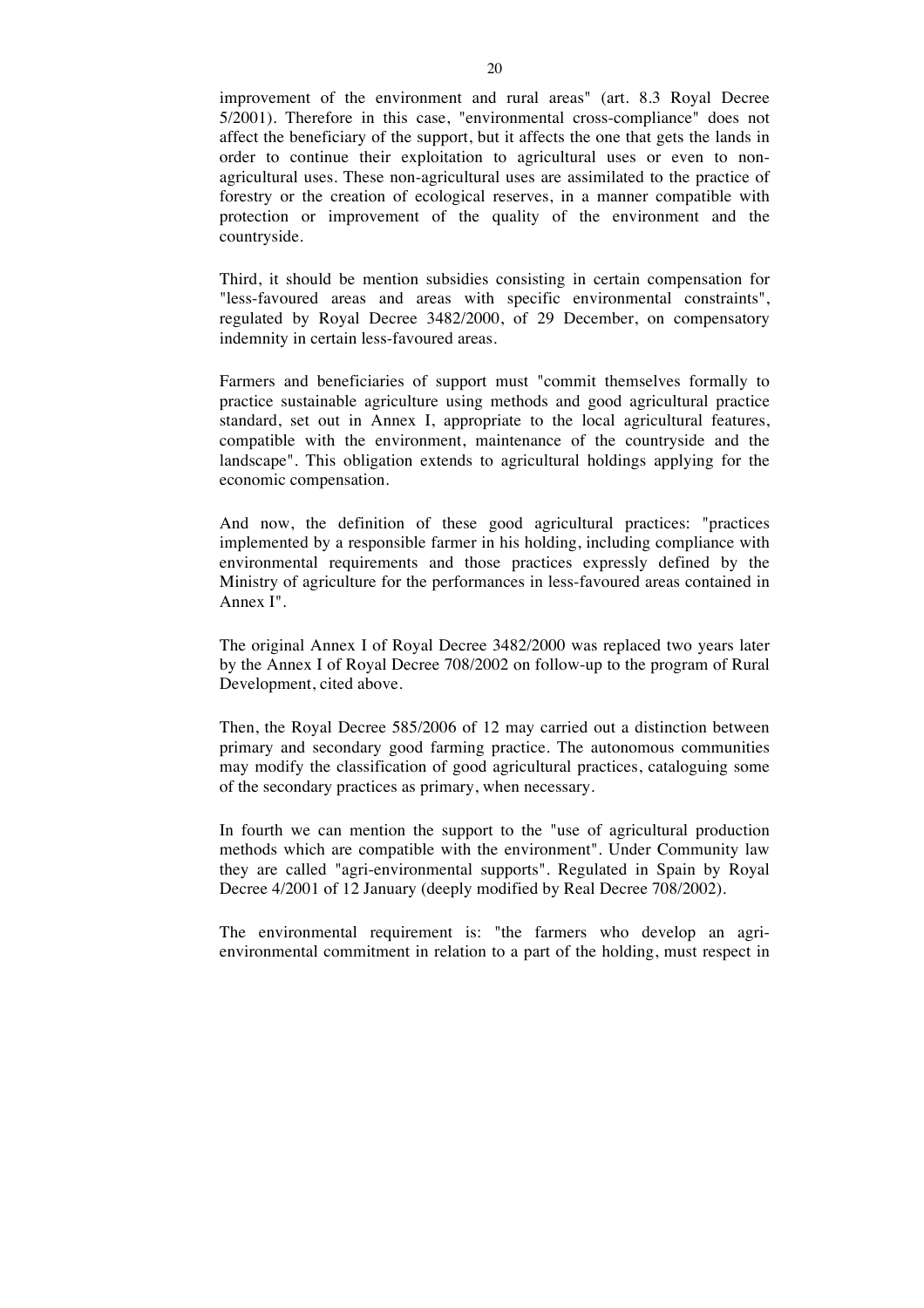all their holding (as a minimum) the usual good farming practice set out in Annex I of the present Royal Decree". Good agricultural practices are "those that apply a responsible farmer on his farm and that include compliance with environmental requirements, as well as those that come expressly contained in Annex I of Royal Decree".

According to Annex I of Royal Decree 708/2002, the "usual good farming practice" are the normal techniques of farming that would responsibly apply a farmer in the area where pursuing his activity. These good practices are enforceable for the granting of support in less favoured areas and agrienvironmental measures premiums.

Given the great diversity of agricultural lands and the climate in Spain, the autonomous communities, according to the peculiarities of the different agroclimatic areas, may establish other beneficial practices for the environment, whose observance will be complementary to practices set in Annex I.

In view of the contents of Annex I, we can distinguish in one hand the "good agricultural practices" *strictu sensu*, which are specific for the agricultural sector and with technical character<sup>[1]</sup>, and on the other hand the so-called "minimum environmental standards", consisting of certain environmental legal provisions -laws and Royal Decrees<sup>[2]</sup>- that the beneficiaries must respect "in addition".

Finally, we can mention that Annex I of Royal Decree 708/2002 applies in all the national territory except in Navarra and the Basque country, in view of their specific tax regimes. Thus Navarra regulated by statutory order of August 21, 2000 the "usual good farming practice for granting certain rural development subsidies, part-financed by the EAGGF guarantee section". Such agricultural practices<sup>[3]</sup> consist in conditions or previous and necessary requirements to take into account for granting the support, and apply both to compensatory allowances in less-favoured areas (article 14.2 of the Regulation 1257/1999) as to the agri-environment (articles 22 and 23 of that Regulation).

In conclusion, we can highlight the almost complete identity between «minimum environmental standards», necessary for granting rural development subsidies (Annex I of Royal Decree 708/2002), with the environmental requirements of «cross compliance» fro granting the single payment. This is indicative of the high level of existing homogeneity in terms of the legalenvironmental minimum standard required in general to the farmers to be creditors of all kinds of support from the two pillars of the CAP.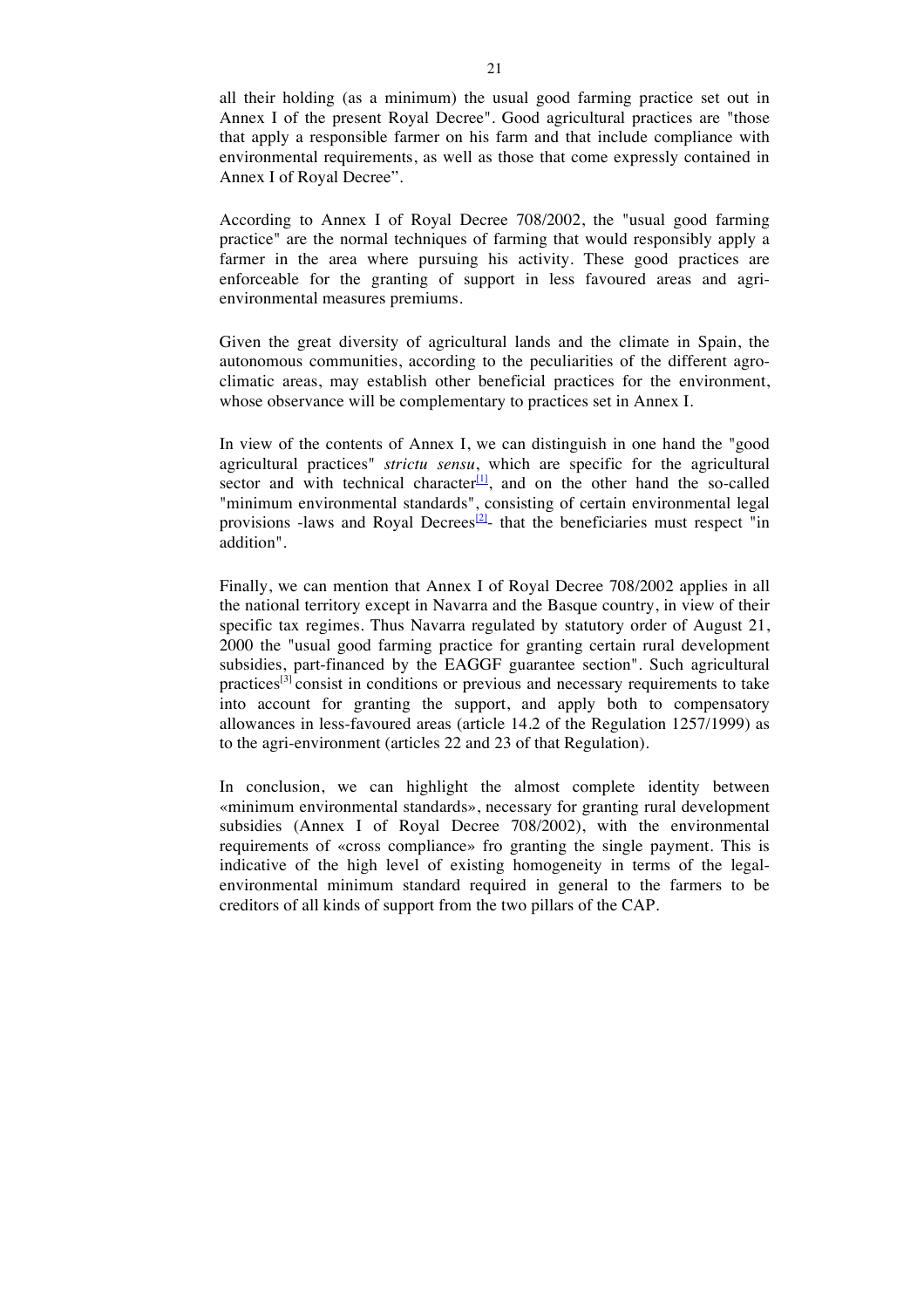# **PART III. SPECIFIC ENVIRONMENTAL RULES FOR AGRICULTURAL PRODUCTION**

### **9. The agricultural production within the framework of environmental protection against pollution**

The Spanish legal system has an important set of special environmental laws, of a sectorial character, aimed at the protection and guardianship of certain elements, ecosystems, areas and natural resources, as well as responsible for the prevention and control of waste and pollution.

In this legislation, we can find various provisions that affect the exercise of agriculture, livestock and forestry, committing it to the best defense of the environment and natural resources. Such rules may affect the business model that applies to the development of agriculture, taking into account the great connection possessing such activities with ecological and environmental elements. It should take into account that those activities are developed primarily in rural areas, that they occupy basically rural lands, using and consuming scarce and fragile resources such as water, and which can generate harmful pollutants waste to the receiving environment.

Thus we can quote the law 34/2007, on 15 November, on air quality and protection of the atmosphere. It aims to establish bases in the field of prevention, monitoring and reduction of air pollution, in order to avoid or minimize the damage that may arise for people, the environment and other goods of any kind (art. 1).

The application of this law shall be based on the precautionary principle, the preventive action principle, the correction of pollution at source and the polluter pays principle.

«Pollution» is defined as the presence in the atmosphere of materials, substances or forms of energy involving serious discomfort, risk or harm to the security or health of persons, the environment and other property of any nature.

All *sources of the pollutants* related in Annex I and all the *activities potentially polluting the atmosphere* listed in Annex IV, whether they are public or private, shall be controlled by law.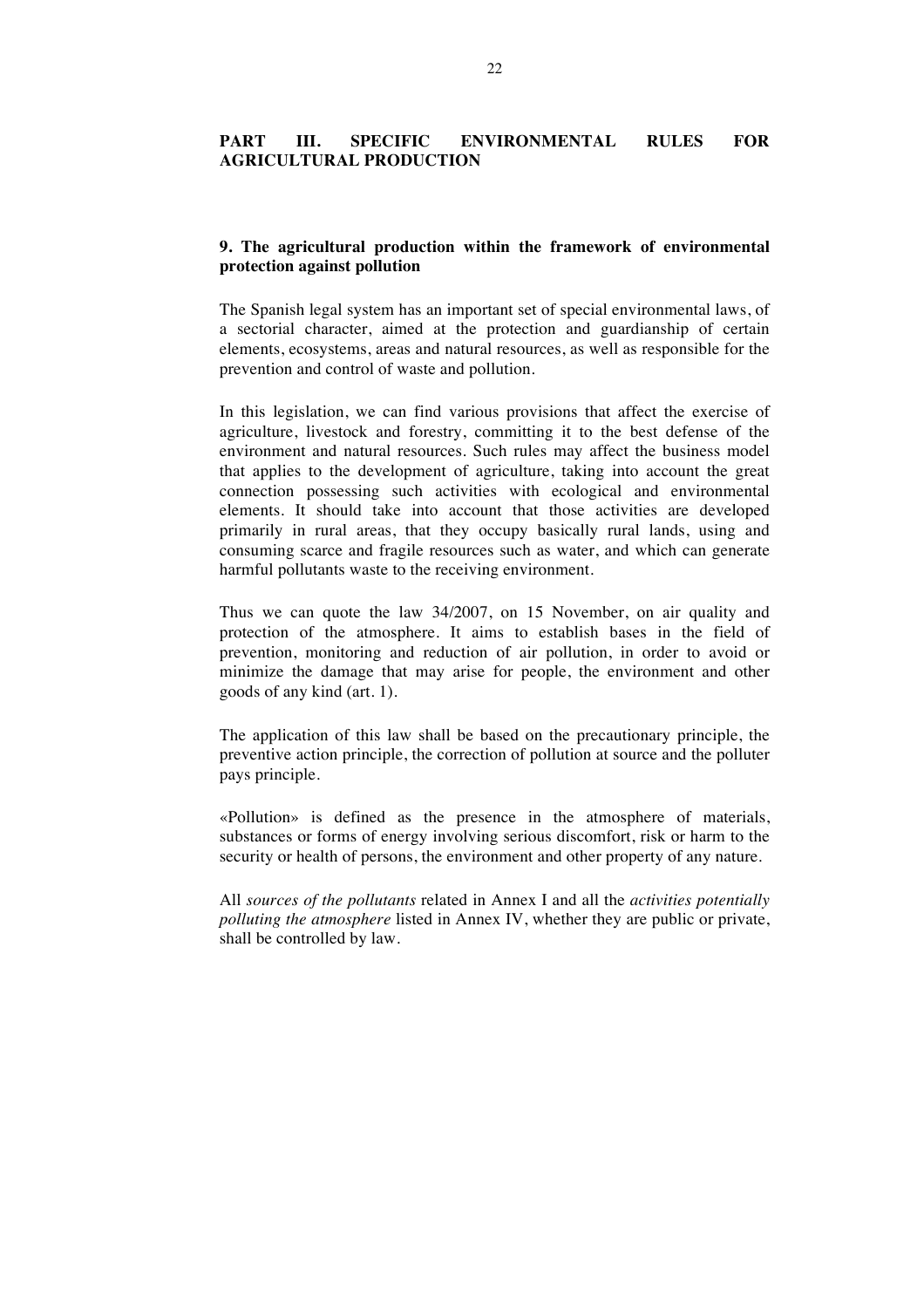As well, in that Annex IV, paragraph 10, entitled "Agriculture", various agricultural, livestock and agro-industrial activities likely to pollute the atmosphere are listed:

- (a) Crops with or without fertilizers.
- (b) Burning in the open field of stubble, straw, etc.
- (c) Livestock.
- (d) Manure management regarding organic compounds.
- (e) The use of pesticides and limestone.
- (f) Manure management regarding nitrogen compounds.

Regarding the obligations of owners of factories or plants where the atmosphere potentially polluting activities are carried out, it is mandatory to respect the emission limit values in cases where regulations are established. In addition, when there is an imminent threat of significant damage, due to air pollution from the owner´s factory, the necessary preventive measures shall take without delay and without any requirement. Anyway, when it has caused atmospheric pollution, it will also be adopted new damage avoidance measures without delay and without any previous requirement.

On the other hand, we can mention the law 16/2002, of July 1, on integrated prevention and control of pollution. Its purpose is to prevent, reduce and control pollution of the atmosphere, water and land, to achieve a high protection of the environment as a whole (art. 1).

The law applies to public and private companies or factories where any of the industrial activities of Annex are going on. In section 9 there are cited various "agri-food industries and livestock farms" (slaughterhouse, manufacture of foodstuffs from animal or vegetable raw, treatment and processing of milk, intensive breeding of poultry or pigs).

Such activities and factories shall obtain an "integrated environmental authorization" for its building, assembly, exploitation or transfer (art. 9).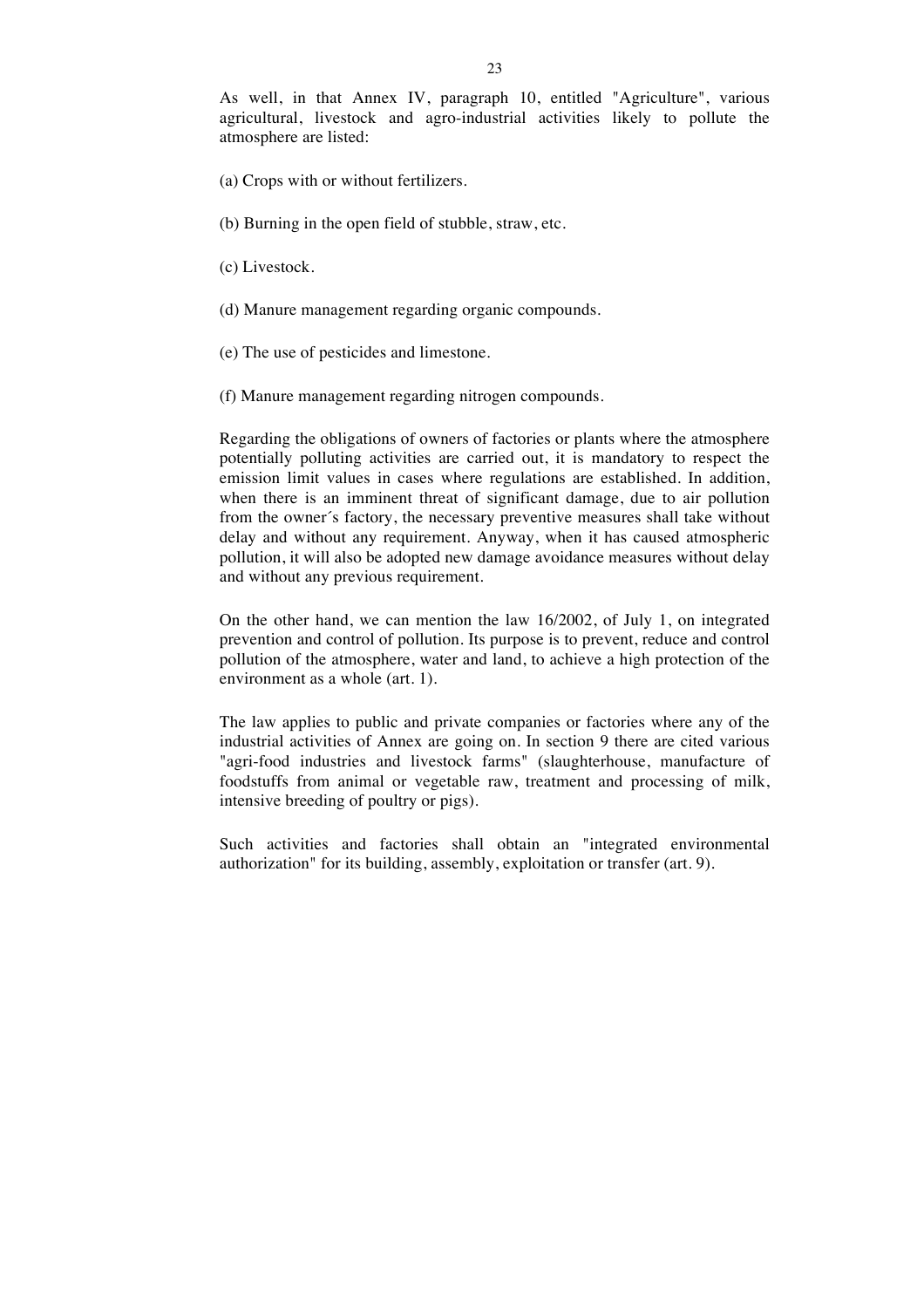#### **10. Mandatory licenses for the location of production units**

In general terms, the agricultural activity in Spain is not obligated by licenses or special authorizations.

As productive private activity, the holder of the exploitation, whether physical or legal person, develops agricultural activity once it is registered for tax purposes (taxes statement) and registered in the social security (labour effects).

However, agricultural holdings needing to perform certain works, production units, constructions, etc. for the proper exploitation of the land, will need to obtain the appropriate specific licenses for each project.

In addition, if such projects are included in Annex I or II of the Royal Legislative Decree 1/2008, of 11 January, on environmental impact assessment, they must undergo the mandatory EIA. This requirement is mandatory within the ordinary procedure for obtaining the license or authorization by the competent authority (usually a local or regional level) to carry out the project.

## **PART IV. MECHANISM OF ENVIRONMENTAL LAW**

#### **11. Existing measures**

1. The Directive on nitrates 91/676/EEC is been transposed into Spanish system by the Royal Decree 261/1996, of 12 February, on *measures for protection against the water pollution caused by nitrates from agricultural sources.*

According to the Royal Decree, water pollution caused by intensive agricultural production is an increasingly charged phenomenon, which manifests itself especially in an increase in the concentration of nitrates in surface water and groundwater, as well as the eutrophication of reservoirs, estuaries and coastal waters. In fact, between diffuse sources which contribute to the pollution of waters, the most important currently is excessive or inadequate application of nitrogen fertilizers in agriculture.

The specific regulation (arts. 3 and 4 of the Royal Decree) on the one hand, commands the competent public authorities (the State and the autonomous communities) to determine the *bodies of water* affected by pollution, or at risk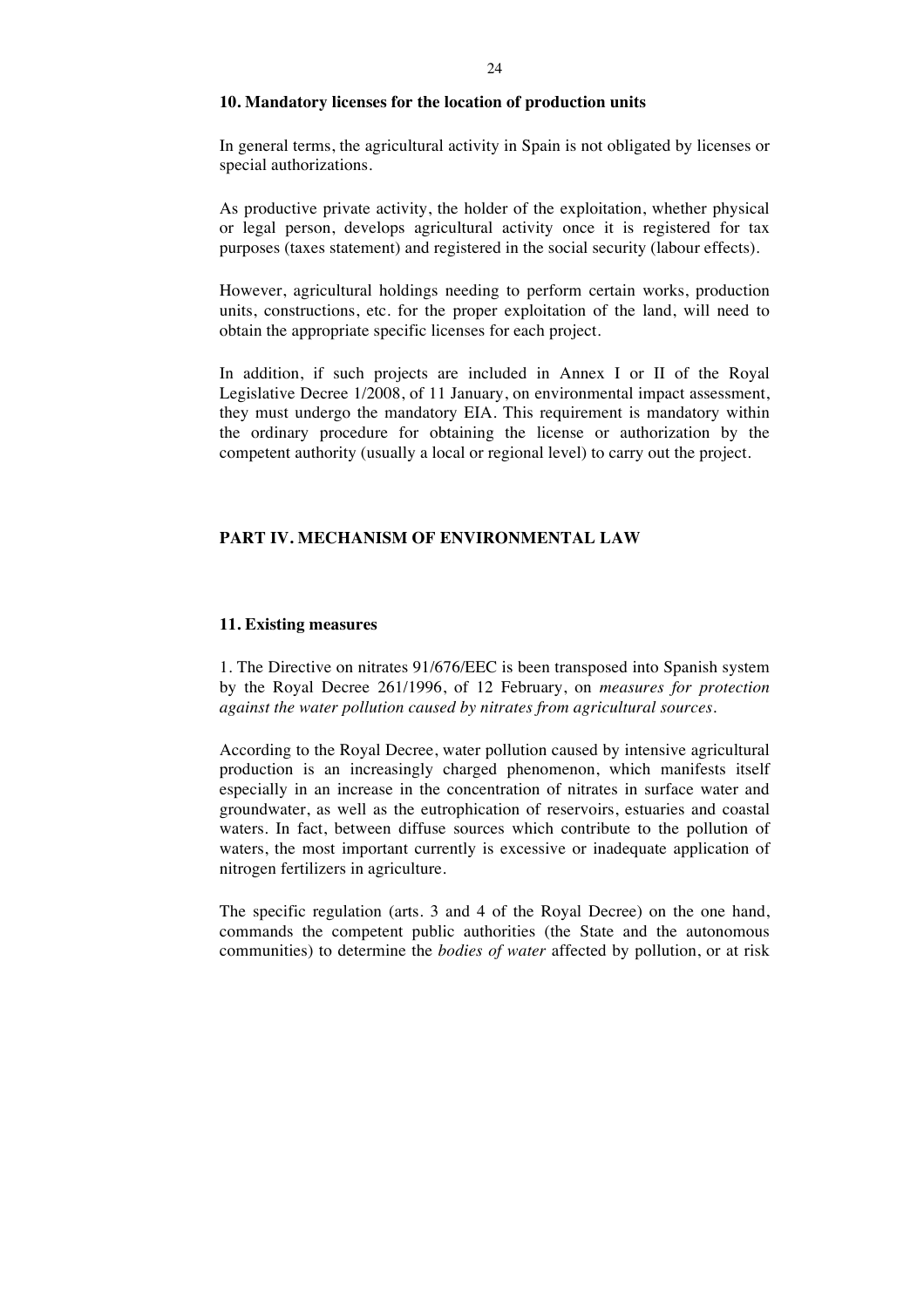of being polluted, by nitrates of agricultural origin; and on the other hand, to design certain *vulnerable areas*, i.e. surfaces which runoff or leakage affects or may cause the pollution by nitrates in water.

In vulnerable areas, the autonomous communities shall establish action programs (arts. 6 and 7) with the aim of preventing and reducing this pollution. These programs shall contain, on a mandatory basis, unless the measures listed in Annex 2, and also measures incorporated in the *codes of good agricultural practices,* prepared by the respective autonomous communities. Those codes are usually of voluntary application. The amount of manure applied to the land each year, including manure of the animals in each farm or livestock unit, will not exceed specific amounts per hectare laid down in the Annex 3 of the Royal Decree.

2. In the field of regulation of the use of fertilizers in agriculture, article 19.3 of the law 45/2007 foresaw the adoption of a National Plan on agricultural and livestock environmental quality. To this date only a draft was done but still not approved officially. The plan will contain different sections related to the sustainable use and the reduction of pesticides, fertilizers, as well as measures for the management of waste in agriculture and livestock.

In terms of the regulations in force, we must mention the Royal Decree 824/2005, of 8 July, on fertilizer products.

According to it, "agricultural land is a valuable and limited resource whose current agronomic potential is due to the work carried out by man for centuries. The irreversible degradation of this resource involves not only destroying the most precious farmers good, but mortgaged the agricultural opportunities of future generations. For this reason, the land protection is a priority objective, and so the use of good fertilizers is important, to ensure the land fertility and agronomic value, present and future"; the law regulates "the use of new ingredients in the production of fertilizer products, so to avoid their possible harmful effects on water, land, flora, fauna and human beings." Arises the possibility of "prohibit the circulation and sale of fertilizers potentially dangerous for health and the environment".

The main environmental prevention and control measures are:

- In general terms, it is only authorized to make fertilizer products with ingredients specified and included in Annex I.

- Requirements of packaging, labeling, processing, internal quality controls…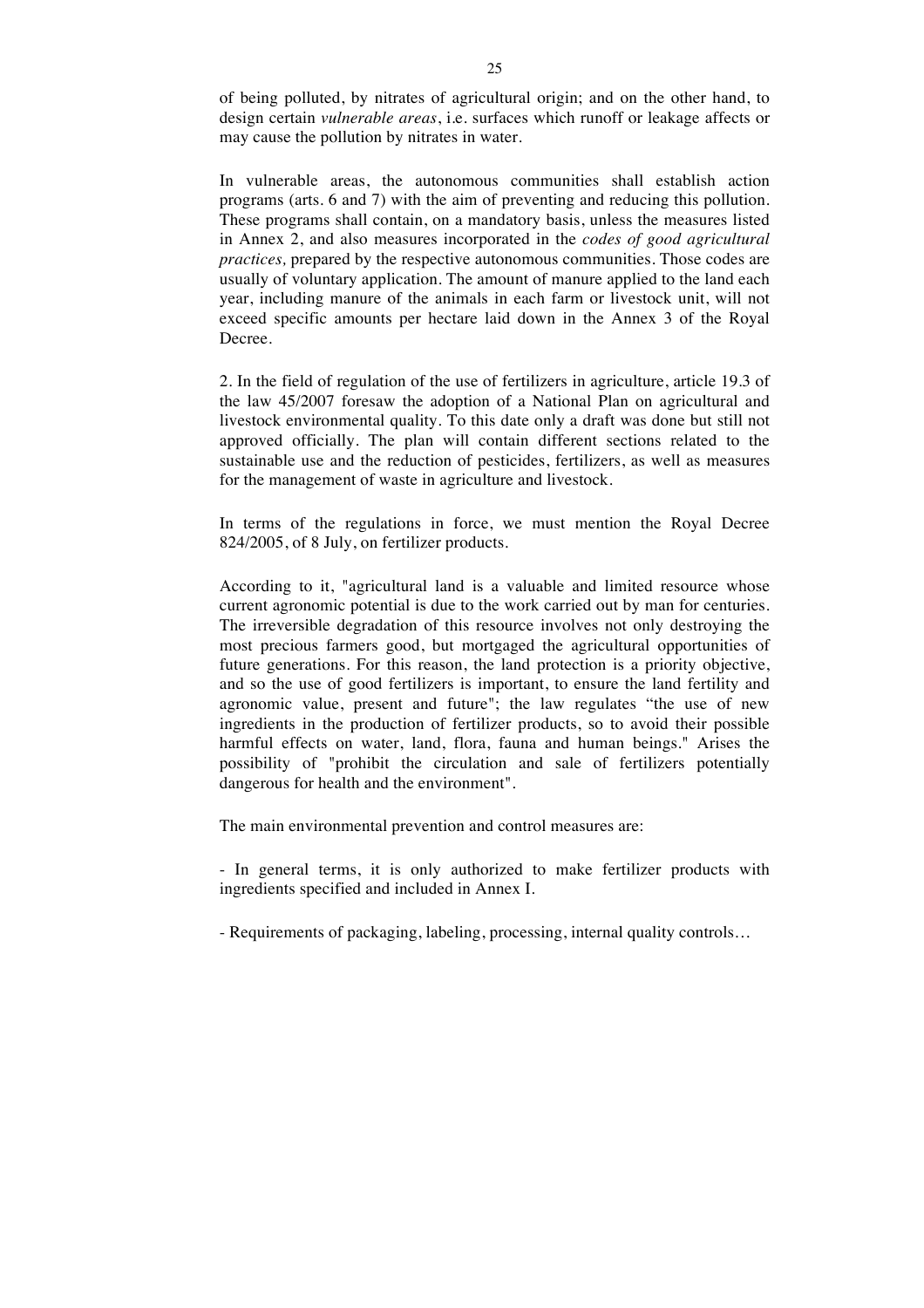- It is not allowed to market fertilizer products that are not included in any of the types of Annex I of Regulation 2003/2003 or in any of the types of Annex I of the Royal Decree, and which do not satisfy the quality and other requirements laid down in the Decree.

- Registration of fertilizer products in the Agriculture General Direction of the Ministry of agriculture, food and environment, at least two months prior to the date that it intends to start marketing a new product. The registration is valid for 10 years.

- Traceability of fertilizer products.

3. The use, treatment or disposal of the manure and slurry from livestock holdings, currently constitutes a factor that demands the attention of the Spanish agricultural sector, especially in some areas of high livestock concentration.

The first option is the use of manure as organic fertilizer, within the limits that allow Community legislation (Directive 91/676/EEC, "Nitrates Directive"). In most of the Spanish territory, there are no difficulties to act in that way, achieving a benefit for farmers and agricultural land. The problem is in the socalled «areas of high concentration of farms».

For vulnerable areas or high livestock concentration, supplementary procedures such as the anaerobic bio-digestion or elimination, reduction-recovery treatments shall be implemented.

In this regard we must mention the "Slurry Bio-digestion Plan". The Plan aims at the reduction of emissions of greenhouse gases from slurry applying treatments based on the anaerobic digestion process. This process allows the collection and quantification of biogas, and its subsequent energy recovery or disposal by burning. For this purpose, specific supports are regulated (RD 949/2009 on State subsidies to encourage the application of the technical processes of Slurry Bio-digestion Plan).

## **12. Regulations on nuisances to neighborhood (smell, dirt, pesticides, insects)**

The Decree 2414/1961, of November 30, contains the regulation on annoying, unhealthy, harmful and dangerous activities, in force in the autonomous communities that do not have a specific regional law.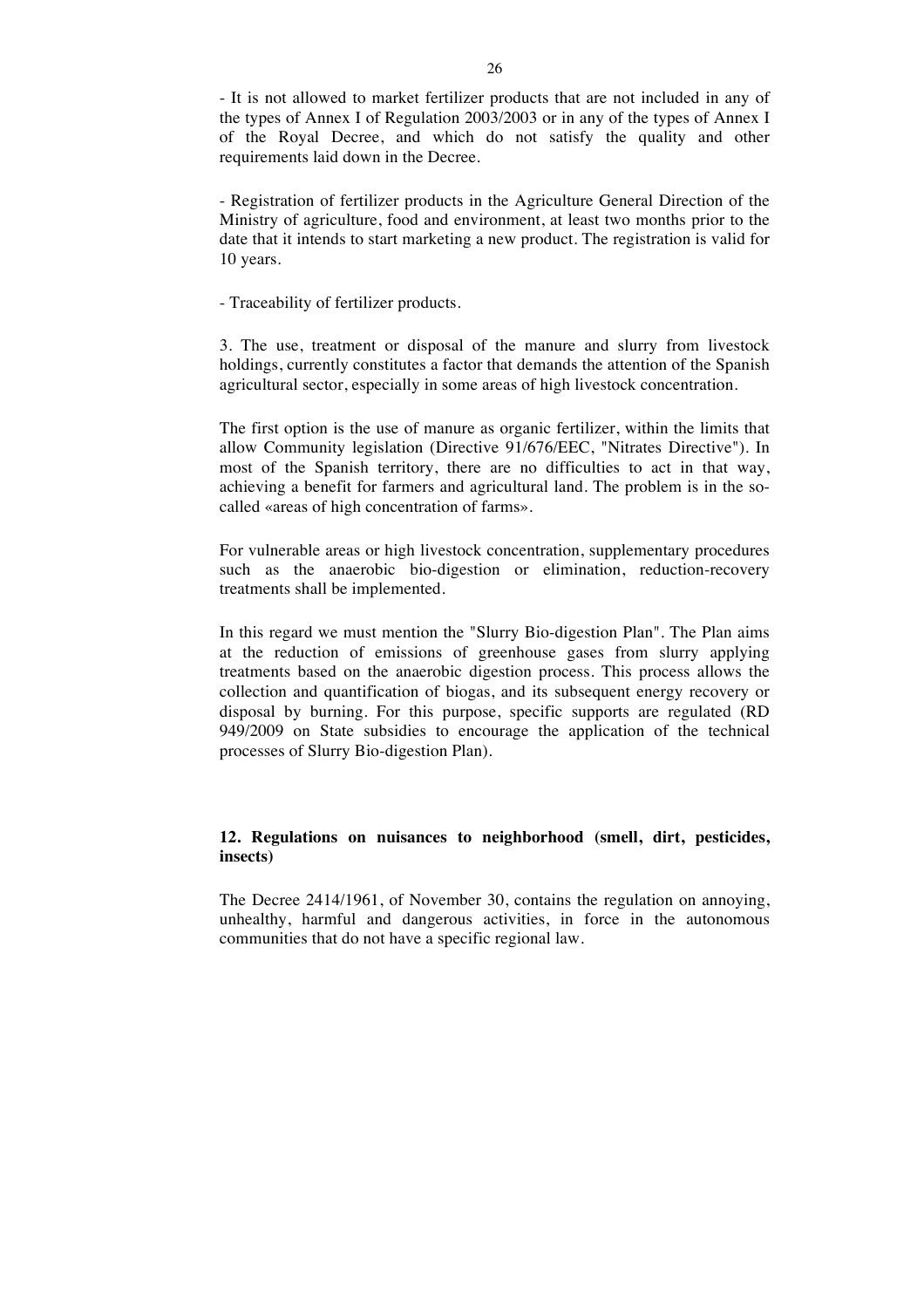There are defined as «annoying» the activities constituting a discomfort by producing noise, vibration, smoke, gases, odors, mists or dusts in suspension, or by eliminating substances.

Certain requirements are needed to obtain licenses for activities qualified as "annoying". In that sense, fireplaces, vehicles and other activities that may produce smoke, dust or noise, must provide inexcusably the necessary corrective elements to avoid inconvenience to neighborhood.

It is forbidden to establish cowsheds, stables, blocks and cattle pens and birds within the urban core of the localities with more than 10,000 inhabitants and which are not essentially agricultural or livestock.

Production units located within the inner cities have now been removed.

In particular, in the field of noise, law 37/2007 of 17 November, tries to prevent, monitor and reduce noise pollution, to prevent and reduce the damage that may arise to human health, property or the environment.

All acoustic transmitters are included in the law, whether they are public or private. Thus it affects any activity, infrastructure, equipment, machinery or behavior that generates noise pollution.

«Noise» is defined as the presence in the environment of noise and vibration, whatever the acoustic emitter that originate them, involving discomfort, risk or harm to persons, for the development of their activities or to goods of any kind, or that cause significant effects on the environment.

The law provides certain values and limits of noise that can not be overcome. Law expressly does not quote the agricultural or livestock activity, but its producer units, equipment or machinery might be affected by this rule.

The Administration may act by adopting the appropriate measures (environmental assessment, correcting units, acoustic easements...).

#### **13. Zones of protection**

1. In the field of protection of the coasts, the coastal Law of 1988 (article 6), provides for the possibility to "Works of defense of land threatened by the invasion of the sea or the invasion of sands of the beaches" either by natural or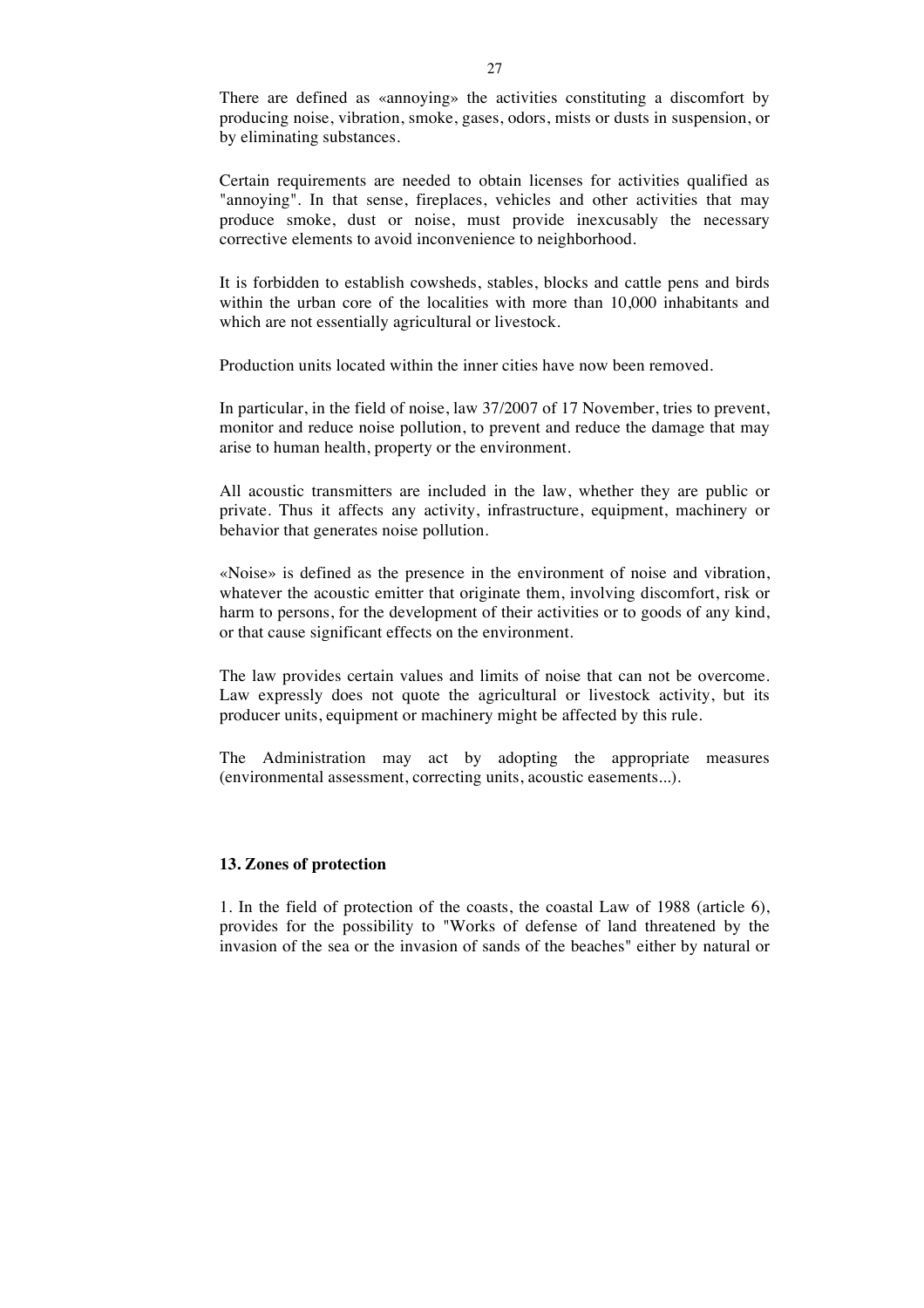artificial causes. The owners of threatened land are able to build works of defense. To do that a previous authorization or concession is needed. But they will not be allowed to damage the beach nor the maritime-terrestrial area, nor undermine the legal imitations and corresponding public easements.

The Government may declare some sections of the coast in "situation of severe regression". To do that, it will be necessary to verify a kick on the line from shore, along the length and time interval established by law, according to technical criteria. And provided that it is considered that they can not recover its previous state by natural processes. In those areas, the State may impulse actions of protection, conservation and restoration. Generally, in these areas it will not be granted any new title of occupation, on the basis of a risk of flooding.

In General, the coastal Law sets limitations of ownership over the land adjacent to the shore of the sea, for reasons of protection of the public domain.

In particular, it provides some areas linked to "protection easement", on an extension of 100 meters inland, measured from the interior of the shore of the sea boundary. In this area, crops and plantations can be carried out and no permission is needed.

2. The water law of 2001 includes some interesting definitions: «riverside», the side strips of public riverbed located above the low water level; and «margins», the land bordering the river beds.

The margins have, in all its longitudinal extension:

(a) an area of easement of five meters of width, for public use, which will be regulated by law.

(b) an area of police of 100 meters width, that will condition the land use and the activities that are developed.

Provisional protection works of the margins may be carried out in case of urgent need. The owners of this works will be responsible for any damages that may arise from such works.

On the other hand, for each hydrographic area, there will be at least one record of the areas declared of special protection under specific legislation on the protection of surface water or groundwater, or on conservation of habitats and species directly depending on water.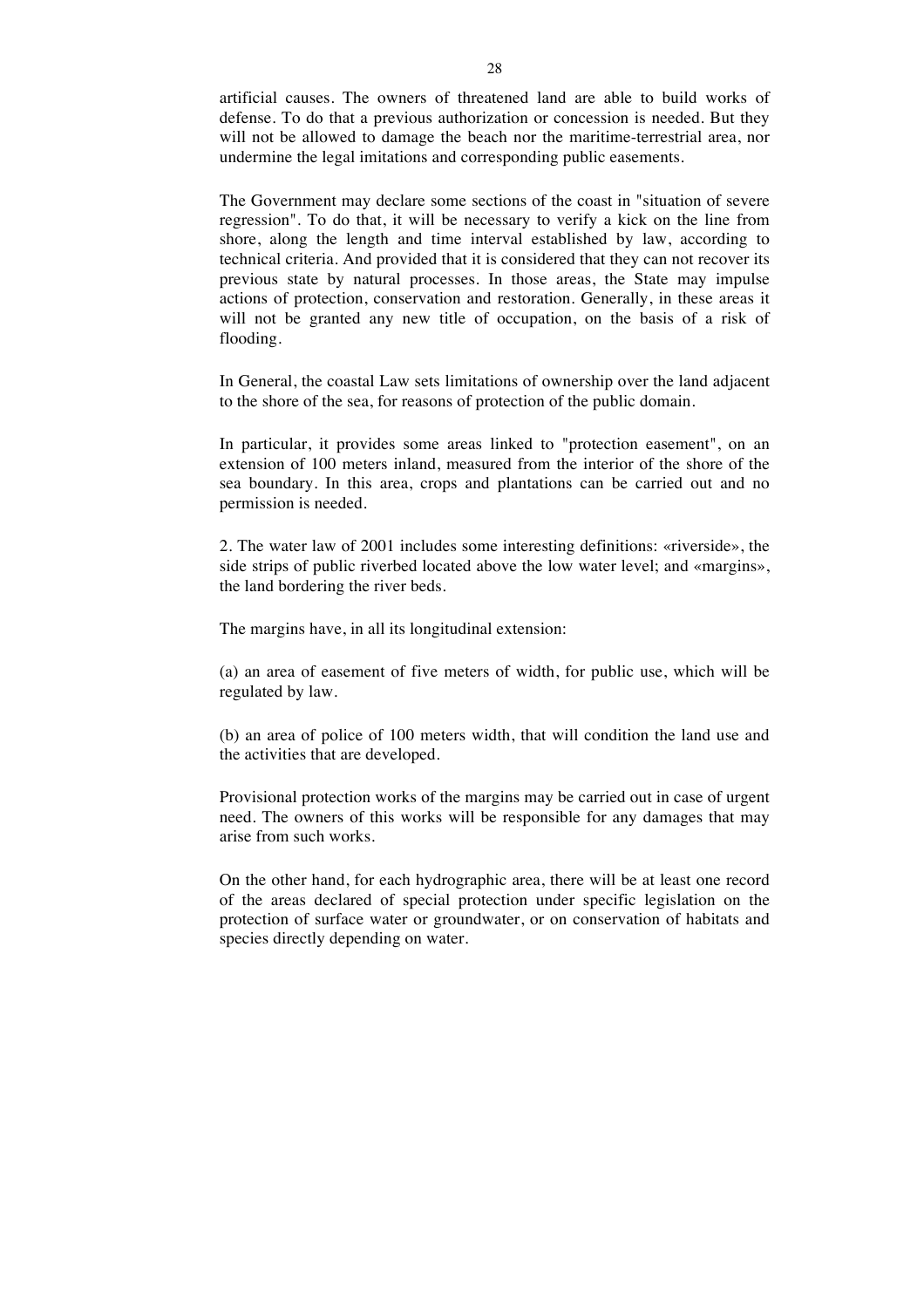3. In Spain there are no crops GMO-free zones where this type of agriculture is prohibited. In fact in Spain it grows 90% of BT corn of Europe, more than 100,000 hectares in production currently.

There is a conflict of interests between GMO crops and conventional and organic crops. The preferable solution for it is the implementation of effective policies and measures to achieve the coexistence between crops.

The coexistence is supported by two substantial pillars.

One is derived from the freedom to carry out economic activities. All over Europe must be respected the right of every farmer to implement in his agricultural holding a biotechnological production system and to grow GM varieties without major opposition. There is a complex European authorization system of new plants GM. And it is of course allowed to plant, cultivate and sell GMOs in the European market.

The second pillar attends to the general protection of consumers and users. The appearance on the EU market of new GMO products should not deprive consumers of their legitimate right to the conscious and informed choice when purchasing one or other product. It is necessary an appropriate and comprehensible labeling of marketed GM products, to protect sufficiently the right to the information of all consumers, and to allow the exercise of free choice in any act of consumption.

It is preferable a concept of "coexistence" based on criteria of functionality, based in the nature of the functions performed. There is no sense to find the concept in the freedom of choice for the farmer, because that freedom is already recognized in the EU. But just the exercise of such freedom to grow GM, has created new problems that co-existence must try to solve. Thus, freedom of choice is the cause of co-existence but not its content.

Therefore, what is the function of coexistence? We could consider the maintenance of the *status quo*, i.e., the exercise of other agricultural systems, conventional and/or organic as they are being applied. But it is not a real goal. The growing areas where is introduced the transgenic agriculture must undergo specific measures that do not occur in other non-GMO crop areas.

On the other hand, the main problem is the interaction between the new agricultural system and others, which may result in the so-called "mixture of crops" or "transgenic pollution". The goal of «zero tolerance», i.e. prevent the pollution of other crops 100%, collides with the current legislation, which allows you to trade a crop without label it as GM when "technically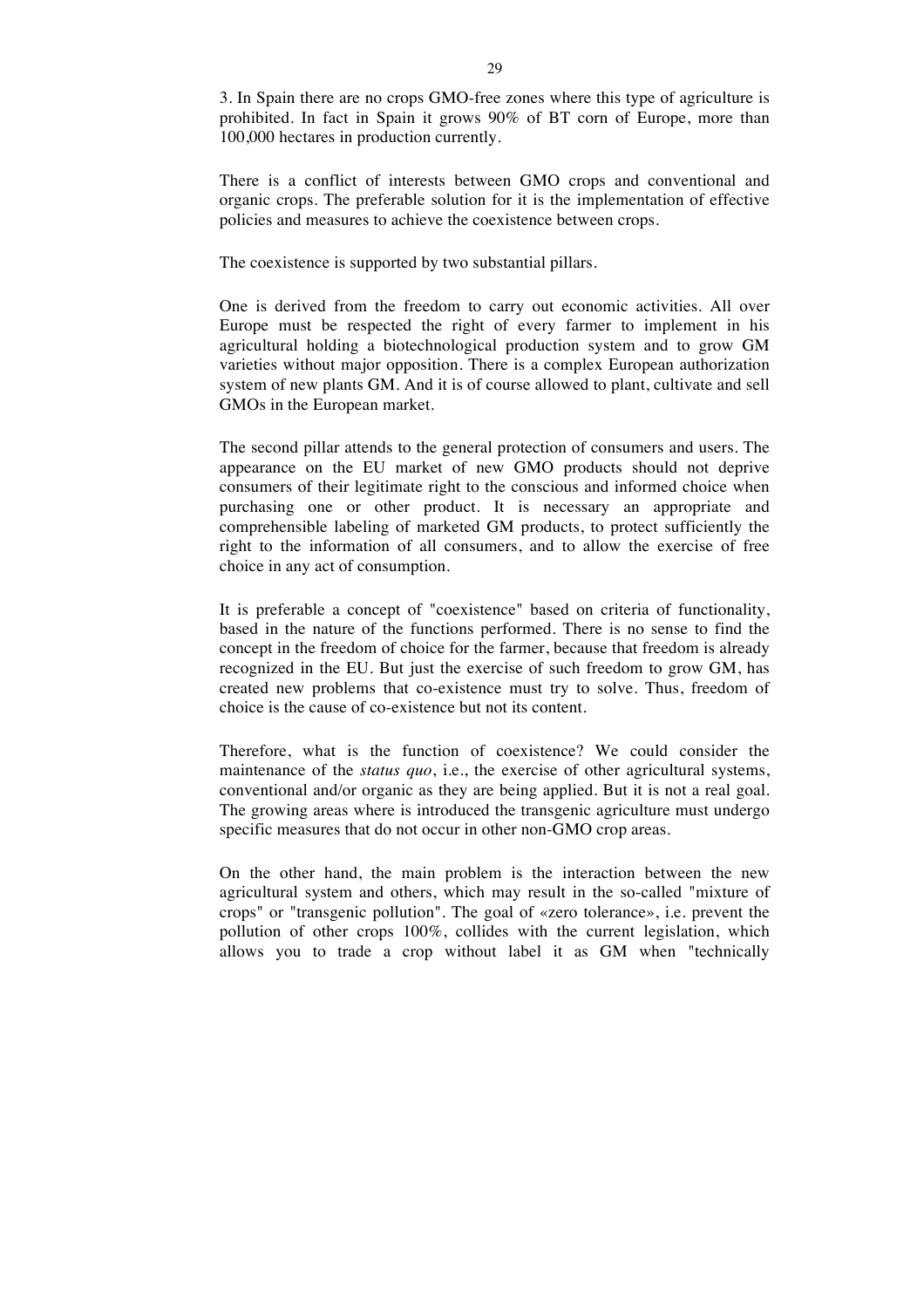unavoidable" mix and not intentionally does not generate more than 0.9% of GMO presence. So law already has opted for a certain "mix" considered an admissible and tolerable level. Therefore, one can think that coexistence measures function should focus on not to exceed that 0.9% indicated, although the ideal situation is to tend to the zero pollution.

A different problem is that of organic crops (by definition free to 100% GMO), where the limit of 0.9% is not enough. There is a possible collision or incongruity between the same legal rank European rules: different Regulations. In fact, one Regulation allows some mixing with transgenic and another Regulation flatly forbids their presence in certain quality products as organic. The solution must be found in the technical measures (the most effective possible agronomic measures of coexistence; segregation or separation of crops...) and in the responsibility (providing adequate reparation for the damage caused).

To become operational, the coexistence should encourage their voluntary and consensual implementation between stakeholders (biotechnology farmers) and the possible affected (other farmers). Thus the participation of professional, business, territorial organizations, trade union, etc., and the promotion of collective agreements appear as essential.

With respect to the costs and obligations that represent the implementation of coexistence, it seems fair that most of them should fall on GMO farmers, which activity is leading to the risk to the rest of the society (in particular, other affected farmers). The risk is the crop mix, as mentioned. But now, it is required the loyal collaboration of the rest of producers who must be involved in successful implementation of the plans of coexistence.

Despite everything, I believe that the administrative burden in terms of formalities and duties imposed on the farmers of GMOs should be reduced dramatically. Authorized transgenic varieties have passed an exhaustive procedure of test, analysis, control, authorization, etc., so it now only should require measures of monitoring and caution imposed by their own legislation*.*

On the other hand, it would be advisable to establish a special civil liability regime, adapted to the needs of the agricultural sector, and in particular to the effects of the coexistence of traditional agriculture, organic agriculture and modern agriculture (biotechnological). That regime must identify and classify the causes generating the damage. Responsibility can be based on subjective criteria (to blame for violating the agreed or imposed coexistence measures) or on objective criteria (based on the simple risk that pollution occurs despite correct compliance with the rules of coexistence). It should specify the scope of